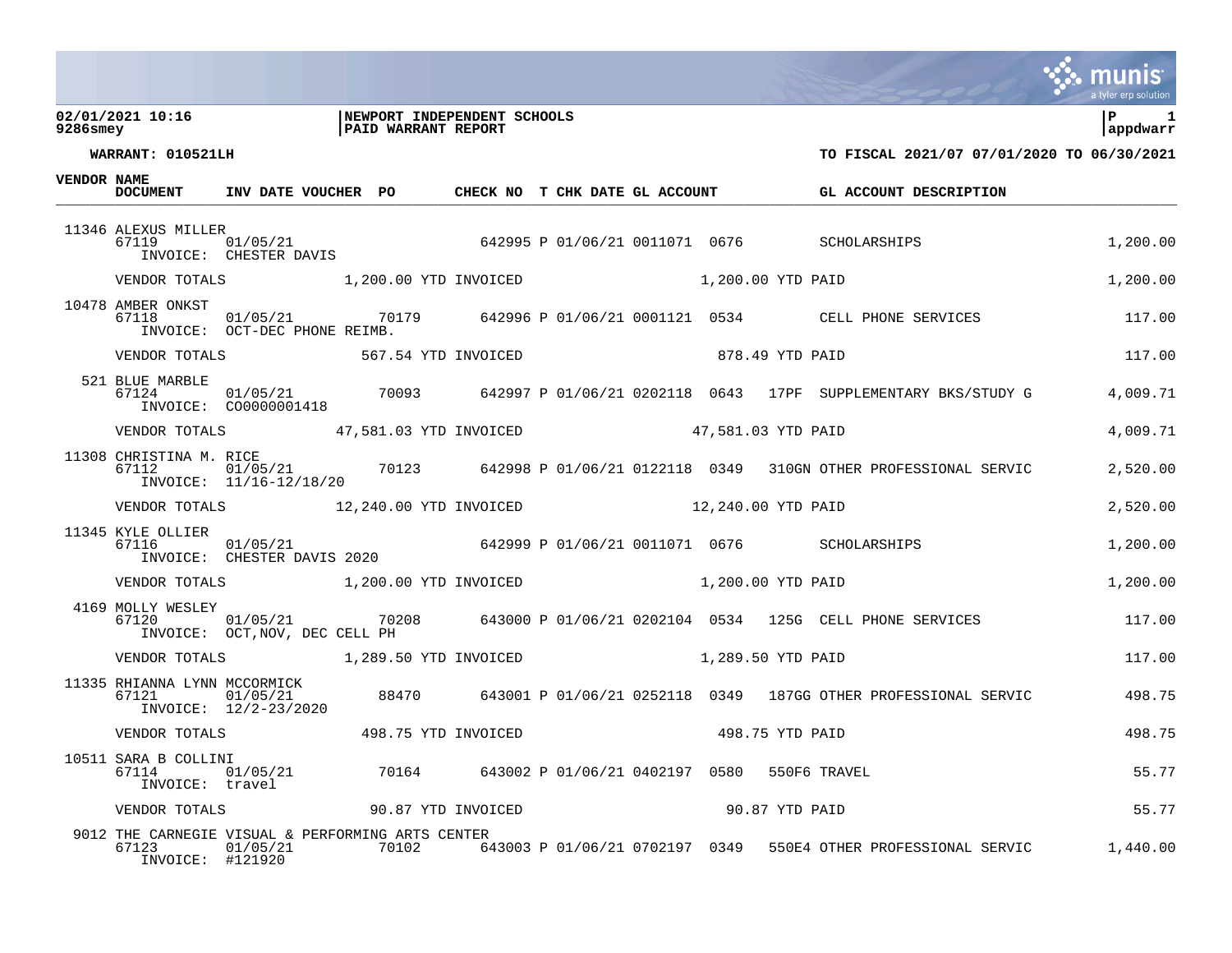## tyler erp solutior 02/01/2021 10:16 **| NEWPORT INDEPENDENT SCHOOLS** | P 2<br>9286smey | PAID WARRANT REPORT **9286smey |PAID WARRANT REPORT |appdwarr WARRANT: 010521LH TO FISCAL 2021/07 07/01/2020 TO 06/30/2021 VENDOR NAME DOCUMENT INV DATE VOUCHER PO CHECK NO T CHK DATE GL ACCOUNT GL ACCOUNT DESCRIPTION** DOCOMENT INV DATE VOOCHER FOR CHECK NOT CHRISTING BELIEVONT BELIEVONT DESCRIPTION VENDOR TOTALS 1,440.00 YTD INVOICED 1,440.00 YTD PAID 1,400.00 1,440.00 11332 TOBII DYNAVOX<br>67125 01/05/21 67125 01/05/21 70159 643004 P 01/06/21 0401121 0610 GENERAL SUPPLIES 29.95 INVOICE: BMVVI-02089 VENDOR TOTALS 495.85 YTD INVOICED 495.85 YTD PAID 29.95 11344 TRISTATE TRAUMA NETWORK 67122 01/05/21 70203 643005 P 01/06/21 0002121 0338 337G REGISTRATION FEES 420.00 INVOICE: 1081 VENDOR TOTALS 840.00 YTD INVOICED 840.00 YTD PAID 420.00 REPORT TOTALS 11,608.18 COUNT AMOUNT  $\frac{1000N1}{1000N1}$

| TOTAL PRINTED CHECKS |  | 11,608.18 |
|----------------------|--|-----------|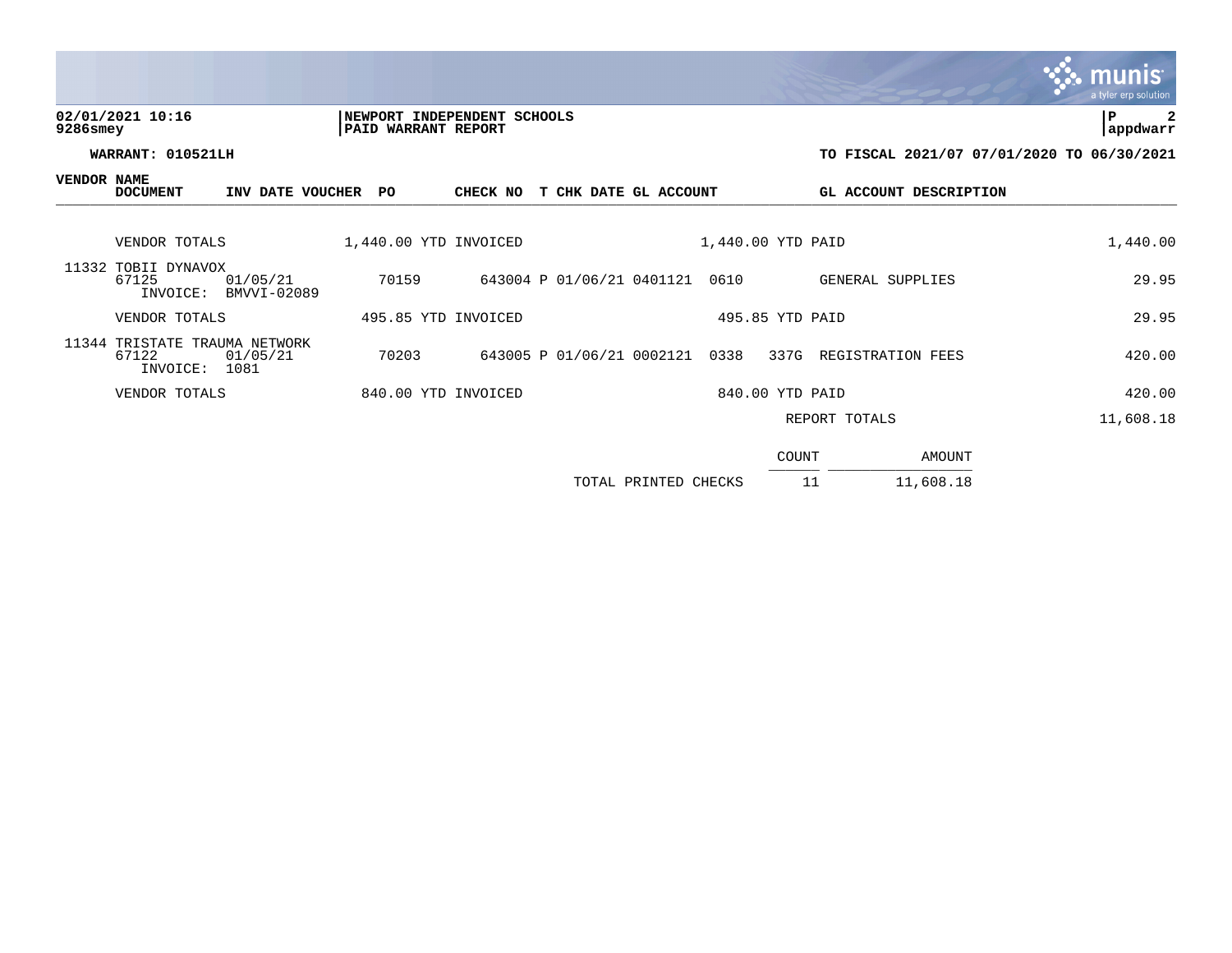### **02/01/2021 10:16 |NEWPORT INDEPENDENT SCHOOLS |P 3 9286smey |PAID WARRANT REPORT |appdwarr**



**WARRANT: 010821SM TO FISCAL 2021/07 07/01/2020 TO 06/30/2021**

**VENDOR NAME**

| בייעמיו חטשויים | <b>DOCUMENT</b>                                          | INV DATE VOUCHER PO                              |                   | CHECK NO T CHK DATE GL ACCOUNT |                                                                  |                                          | GL ACCOUNT DESCRIPTION                                                  |                  |
|-----------------|----------------------------------------------------------|--------------------------------------------------|-------------------|--------------------------------|------------------------------------------------------------------|------------------------------------------|-------------------------------------------------------------------------|------------------|
|                 | 67220<br>INVOICE: 40537                                  | 1 A - 1 ELECTRIC MOTOR SERV<br>01/08/21          |                   |                                |                                                                  |                                          | 88661 643017 P 01/14/21 0701087 0434 BUILDING REPAIRS & MAINT           | 752.00           |
|                 | VENDOR TOTALS                                            | 1,139.80 YTD INVOICED                            |                   |                                |                                                                  | 1,139.80 YTD PAID                        |                                                                         | 752.00           |
|                 | 7838 ADAM KNECHT<br>67205<br>INVOICE: 011421-6           | 01/08/21                                         |                   |                                |                                                                  |                                          | 643018 P 01/14/21 0701118 0240 TUITION REIMBURSEMENT                    | 2,385.00         |
|                 | VENDOR TOTALS                                            | 18,720.00 YTD INVOICED                           |                   |                                |                                                                  | 18,720.00 YTD PAID                       |                                                                         | 2,385.00         |
|                 | 8285 ANTONIO WATTS<br>67172<br>INVOICE: 010821           | 01/08/21                                         |                   |                                |                                                                  | 643019 P 01/14/21 0011075 0532 TELEPHONE |                                                                         | 99.37            |
|                 | VENDOR TOTALS                                            | 1,280.84 YTD INVOICED 1,280.84 YTD PAID          |                   |                                |                                                                  |                                          |                                                                         | 99.37            |
|                 | 10 APPLE COMPUTER INC<br>67181                           | INVOICE: AE09068638                              |                   |                                |                                                                  |                                          | 01/08/21 88676 643020 P 01/14/21 0011100 0432 TECH-RELATED REPS & MAINT | 299.00           |
|                 | VENDOR TOTALS                                            | 83,107.00 YTD INVOICED 64,089.00 YTD PAID        |                   |                                |                                                                  |                                          |                                                                         | 299.00           |
|                 | 67225<br>INVOICE: 7040                                   | 9199 APPLIED PROCESS TECHNOLOGY INC.<br>01/08/21 |                   |                                |                                                                  |                                          | 643021 P 01/14/21 0401087 0349 OTHER PROFESSIONAL SERVIC                | 350.00           |
|                 |                                                          | VENDOR TOTALS 2,170.00 YTD INVOICED              |                   |                                |                                                                  | 2,520.00 YTD PAID                        |                                                                         | 350.00           |
|                 | 10410 ASHTON BINGMAN<br>67203<br>INVOICE: 011421-4       | 01/08/21                                         |                   |                                |                                                                  |                                          | 643022 P 01/14/21 0201118 0240 TUITION REIMBURSEMENT                    | 5,391.00         |
|                 | VENDOR TOTALS                                            | 5,391.00 YTD INVOICED                            |                   |                                |                                                                  | 5,391.00 YTD PAID                        |                                                                         | 5,391.00         |
|                 | 2147 AT&T<br>67177                                       | 01/08/21<br>INVOICE: 0273987585                  |                   |                                |                                                                  | 643023 P 01/14/21 0011087 0532 TELEPHONE |                                                                         | .64              |
|                 | VENDOR TOTALS                                            |                                                  | 4.36 YTD INVOICED |                                |                                                                  | 4.36 YTD PAID                            |                                                                         | .64              |
|                 | 9886 C.A.P. INC.<br>67164<br>INVOICE: 6117 2021<br>67164 | 01/08/21<br>01/08/21                             |                   |                                | 643024 P 01/14/21 0201077 0349<br>643024 P 01/14/21 0401077 0349 |                                          | OTHER PROFESSIONAL SERVIC<br>OTHER PROFESSIONAL SERVIC                  | 173.00<br>173.00 |
|                 | INVOICE: 6117 2021<br>67164<br>INVOICE: 6117 2021        | 01/08/21                                         |                   |                                | 643024 P 01/14/21 0701077 0349                                   |                                          | OTHER PROFESSIONAL SERVIC                                               | 173.00           |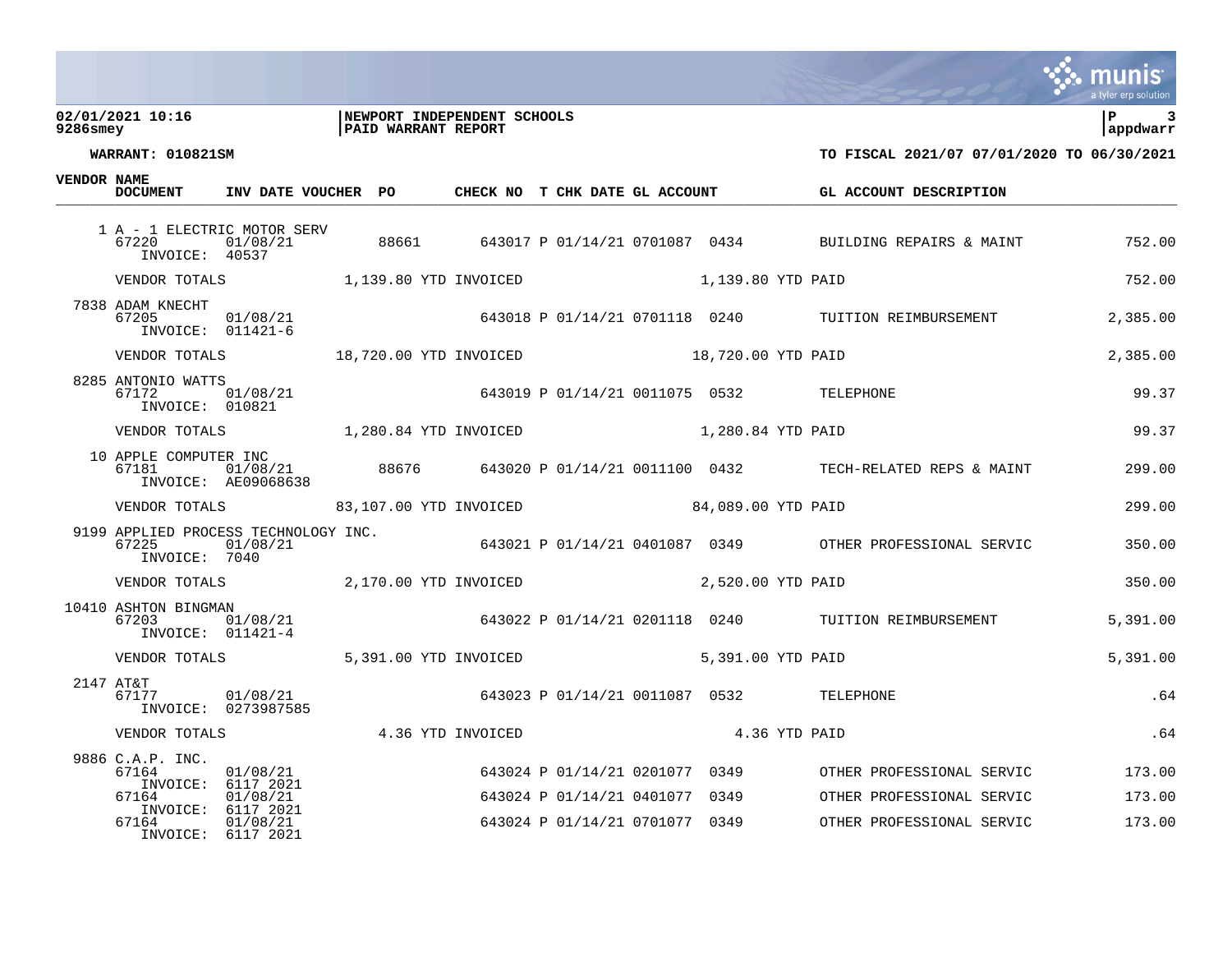### **02/01/2021 10:16 |NEWPORT INDEPENDENT SCHOOLS |P 4 9286smey |PAID WARRANT REPORT |appdwarr**



**WARRANT: 010821SM TO FISCAL 2021/07 07/01/2020 TO 06/30/2021**

**VENDOR NAME**

| VENDOR NAME | <b>DOCUMENT</b>                                            | INV DATE VOUCHER PO                                                       |  | CHECK NO T CHK DATE GL ACCOUNT |                                |                    | GL ACCOUNT DESCRIPTION                                        |          |
|-------------|------------------------------------------------------------|---------------------------------------------------------------------------|--|--------------------------------|--------------------------------|--------------------|---------------------------------------------------------------|----------|
|             |                                                            |                                                                           |  |                                |                                |                    |                                                               |          |
|             | VENDOR TOTALS                                              | 519.00 YTD INVOICED                                                       |  |                                |                                |                    | 519.00 YTD PAID                                               | 519.00   |
|             | 67160<br>INVOICE: 35                                       | 11172 CAMPBELL COUNTY IMAGINATION LIBRARY<br>01/08/21                     |  |                                |                                |                    | 643025 P 01/14/21 0011071 0349 OTHER PROFESSIONAL SERVIC      | 976.15   |
|             | VENDOR TOTALS                                              | 1,879.47 YTD INVOICED                                                     |  |                                |                                | 1,879.47 YTD PAID  |                                                               | 976.15   |
|             | 10015 CARLA DAVIS<br>67202<br>INVOICE: 011421-3            | 01/08/21                                                                  |  |                                |                                |                    | 88618 643026 P 01/14/21 0001118 0810 DUES & FEES              | 158.00   |
|             | VENDOR TOTALS                                              | 158.00 YTD INVOICED                                                       |  |                                |                                |                    | 158.00 YTD PAID                                               | 158.00   |
|             | 30 CINCINNATI BELL<br>67182<br>INVOICE:                    | 01/08/21<br>8592928069957 11221                                           |  |                                | 643027 P 01/14/21 0401087 0532 |                    | TELEPHONE                                                     | 156.98   |
|             | 67183<br>INVOICE:                                          | 01/08/21<br>8595912754008 011621                                          |  |                                | 643027 P 01/14/21 0011087 0532 |                    | TELEPHONE                                                     | 45.33    |
|             | 67184<br>INVOICE:                                          | 01/08/21<br>8595845333507 11621                                           |  |                                | 643027 P 01/14/21 0011087      | 0532               | TELEPHONE                                                     | 963.51   |
|             | 67190                                                      | 01/08/21                                                                  |  |                                | 643027 P 01/14/21 0201087      | 0532               | TELEPHONE                                                     | 217.77   |
|             | 67191                                                      | INVOICE: 859V161667 851 01122<br>01/08/21                                 |  |                                | 643027 P 01/14/21 0401087 0532 |                    | TELEPHONE                                                     | 309.83   |
|             | 67192                                                      | INVOICE: 859V161666 653 11221<br>01/08/21                                 |  |                                | 643027 P 01/14/21 0011087 0532 |                    | TELEPHONE                                                     | 202.48   |
|             | INVOICE:<br>67193                                          | 859V161665 652 12221<br>01/08/21                                          |  |                                | 643027 P 01/14/21 0011087 0532 |                    | TELEPHONE                                                     | 455.85   |
|             | 67194                                                      | INVOICE: 859D160676670 12221<br>01/08/21<br>INVOICE: 859V161276 849 12221 |  |                                | 643027 P 01/14/21 0701087 0532 |                    | TELEPHONE                                                     | 280.08   |
|             | VENDOR TOTALS                                              | 20,540.57 YTD INVOICED                                                    |  |                                |                                | 21,576.40 YTD PAID |                                                               | 2,631.83 |
|             | 9530 CINTAS LOCATION #935<br>67226                         | 01/08/21<br>INVOICE: 4071758135                                           |  |                                |                                |                    | 643028 P 01/14/21 0011087 0610 GENERAL SUPPLIES               | 390.57   |
|             | VENDOR TOTALS                                              | 4,296.27 YTD INVOICED                                                     |  |                                |                                | 4,296.27 YTD PAID  |                                                               | 390.57   |
|             | 35 COMBINED LOCK SERVICE<br>67196<br>INVOICE: 26854        | 01/08/21                                                                  |  |                                |                                |                    | 88663 643029 P 01/14/21 0201087 0610 GENERAL SUPPLIES         | 28.45    |
|             | VENDOR TOTALS                                              |                                                                           |  | 1,839.05 YTD INVOICED          |                                | 1,839.05 YTD PAID  |                                                               | 28.45    |
|             | 394 CORKEN STEEL PRODUCTS CO.<br>67195<br>INVOICE: 1788392 | 01/08/21                                                                  |  |                                |                                |                    | 88590 643030 P 01/14/21 9011087 0434 BUILDING REPAIRS & MAINT | 1,135.96 |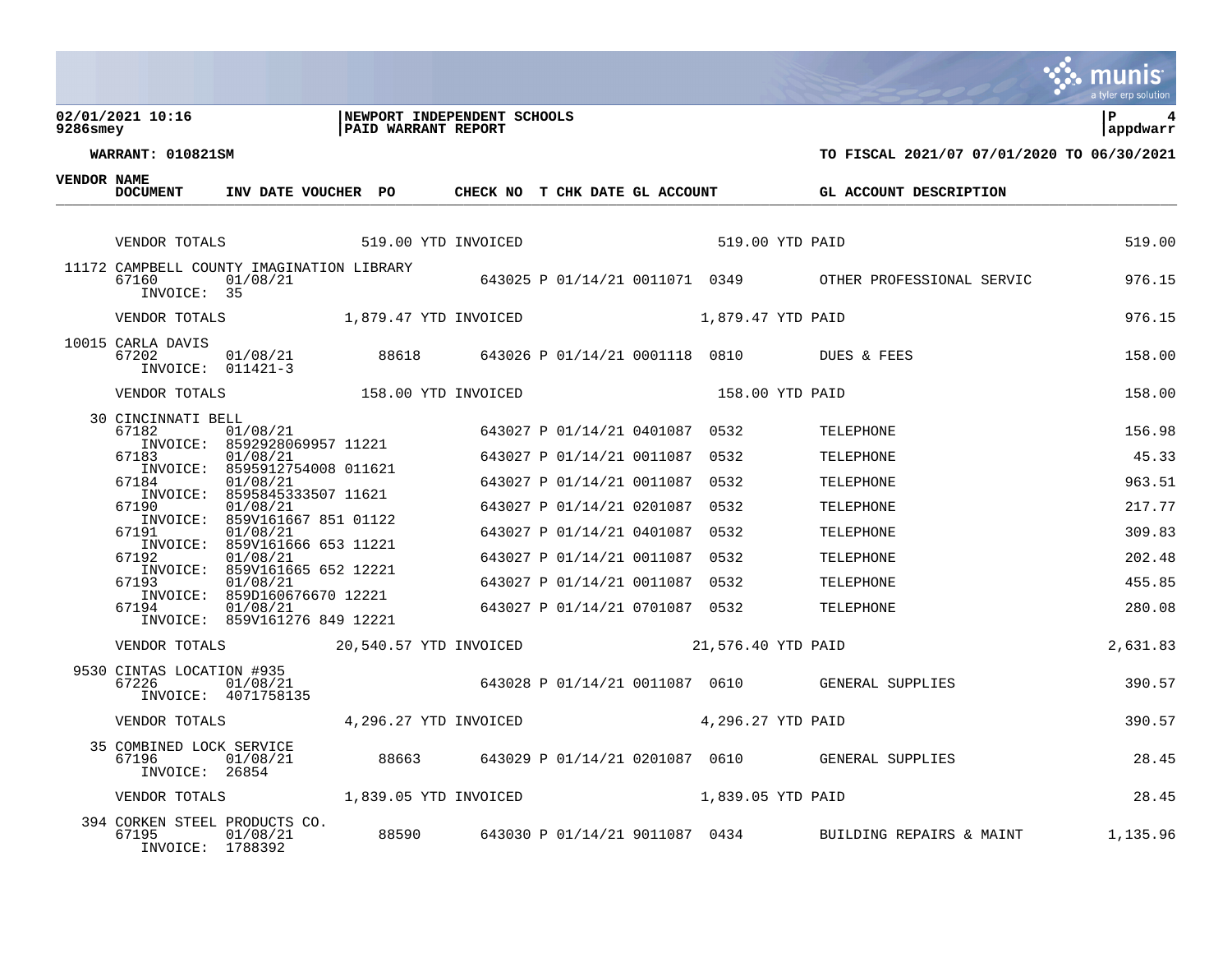### **02/01/2021 10:16 |NEWPORT INDEPENDENT SCHOOLS |P 5 9286smey |PAID WARRANT REPORT |appdwarr**

**VENDOR NAME**

| <b>DOCUMENT</b>                                       | INV DATE VOUCHER PO |       | CHECK NO T CHK DATE GL ACCOUNT              |                                |                    | GL ACCOUNT DESCRIPTION                                        |           |
|-------------------------------------------------------|---------------------|-------|---------------------------------------------|--------------------------------|--------------------|---------------------------------------------------------------|-----------|
| VENDOR TOTALS                                         |                     |       | 1,135.96 YTD INVOICED                       | 1,135.96 YTD PAID              |                    |                                                               | 1,135.96  |
| 11175 CULLIGAN OF FAIRFIELD<br>67147                  | 01/08/21            |       |                                             | 643031 P 01/14/21 0201077 0610 | SBDM               | GENERAL SUPPLIES                                              | 24.95     |
| INVOICE:<br>67148                                     | 0673532<br>01/08/21 |       |                                             | 643031 P 01/14/21 0011087 0610 |                    | GENERAL SUPPLIES                                              | 103.20    |
| INVOICE:<br>67149<br>INVOICE: 0672828                 | 0667399<br>01/08/21 |       |                                             | 643031 P 01/14/21 0301087 0610 |                    | GENERAL SUPPLIES                                              | 8.47      |
| VENDOR TOTALS                                         |                     |       | $1,035.05$ YTD INVOICED $1,043.52$ YTD PAID |                                |                    |                                                               | 136.62    |
| 11340 EDPUZZLE<br>67214<br>INVOICE: 10323             | 01/08/21            |       |                                             |                                |                    | 88621 643032 P 01/14/21 0701118 0735 SBDM TECH SOFTWARE       | 828.00    |
| VENDOR TOTALS                                         |                     |       | 1,398.00 YTD INVOICED                       | 1,398.00 YTD PAID              |                    |                                                               | 828.00    |
| <b>48 EGELSTON MAYNARD</b><br>67199<br>INVOICE: 10175 | 01/08/21            | 88570 |                                             | 643033 P 01/14/21 0707025 0893 |                    | UNIFORMS                                                      | 479.88    |
| 67200<br>INVOICE: 10178                               | 01/08/21            | 88696 |                                             | 643033 P 01/14/21 0707025 0610 |                    | GENERAL SUPPLIES                                              | 38.94     |
| VENDOR TOTALS                                         |                     |       | 13,822.89 YTD INVOICED                      |                                | 13,822.89 YTD PAID |                                                               | 518.82    |
| 10976 EKON-O-PAC<br>67209<br>INVOICE: 100549          | 01/08/21            |       |                                             |                                |                    | 643034 P 01/14/21 0005101 610G 613F GENERAL SUPPLIES - FOOD S | 3,764.40  |
| VENDOR TOTALS                                         |                     |       | 4,574.40 YTD INVOICED                       | 4,574.40 YTD PAID              |                    |                                                               | 3,764.40  |
| 11352 EMILY KENNER<br>67207<br>INVOICE: 011421-8      | 01/08/21            |       |                                             |                                |                    | 643035 P 01/14/21 0401118 0240 TUITION REIMBURSEMENT          | 4,992.00  |
| VENDOR TOTALS                                         |                     |       | 4,992.00 YTD INVOICED                       |                                | 4,992.00 YTD PAID  |                                                               | 4,992.00  |
| 11272 ENCOVA INSURANCE<br>67229<br>INVOICE: 35985218  | 01/08/21            |       |                                             |                                |                    | 643036 P 01/14/21 0001071 0260 WORKMENS COMPENSATION          | 37,192.00 |
| VENDOR TOTALS                                         |                     |       | 87,509.00 YTD INVOICED                      | 87,509.00 YTD PAID             |                    |                                                               | 37,192.00 |
| 10009 GATLIN VOELKER, PLLC<br>67157<br>INVOICE: 3331  | 01/08/21            |       |                                             |                                |                    | 643037 P 01/14/21 0011071 0343 LEGAL SERVICES                 | 2,500.00  |
| VENDOR TOTALS                                         |                     |       | 15,000.00 YTD INVOICED                      |                                | 17,500.00 YTD PAID |                                                               | 2,500.00  |

mu nıs tyler erp solution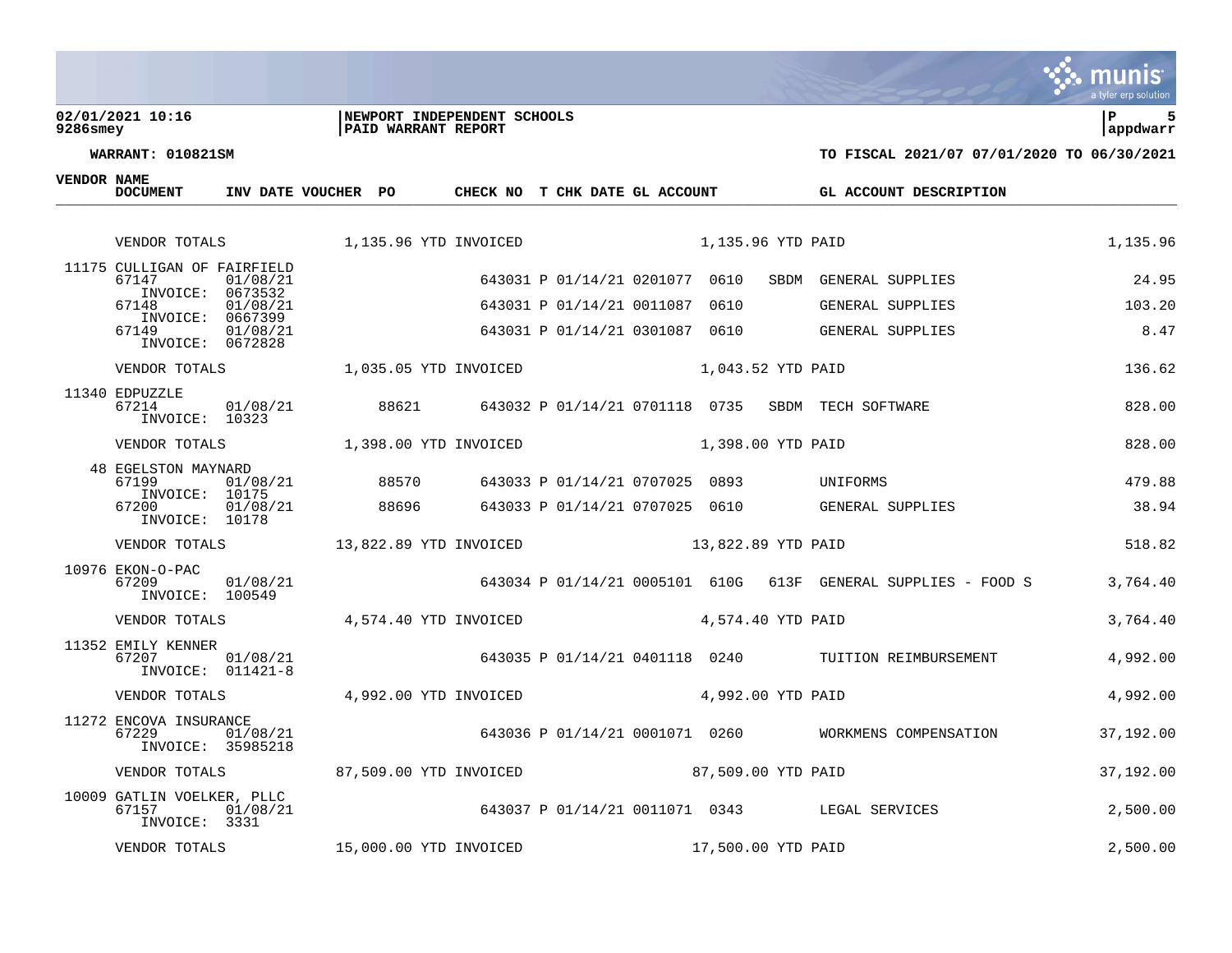### **02/01/2021 10:16 |NEWPORT INDEPENDENT SCHOOLS |P 6 9286smey |PAID WARRANT REPORT |appdwarr**



|  |  | . . |
|--|--|-----|
|  |  |     |
|  |  |     |
|  |  |     |
|  |  |     |
|  |  |     |
|  |  |     |

| VENDOR NAME | <b>DOCUMENT</b>                                       |                                             | INV DATE VOUCHER PO |                                         | CHECK NO T CHK DATE GL ACCOUNT |                     |                 | GL ACCOUNT DESCRIPTION                                                     |          |
|-------------|-------------------------------------------------------|---------------------------------------------|---------------------|-----------------------------------------|--------------------------------|---------------------|-----------------|----------------------------------------------------------------------------|----------|
|             | 9370 GORDON FOOD SERVICE                              |                                             |                     |                                         |                                |                     |                 |                                                                            |          |
|             | 67210                                                 | 01/08/21<br>INVOICE: 206709461              |                     |                                         | 643038 P 01/14/21 0705101 0610 |                     |                 | GENERAL SUPPLIES                                                           | 80.04    |
|             | 67211                                                 | 01/08/21                                    |                     |                                         | 643038 P 01/14/21 0705101 0630 |                     |                 | FOOD                                                                       | 1,282.37 |
|             | INVOICE:<br>67212                                     | 206709472<br>01/08/21                       |                     |                                         | 643038 P 01/14/21 0205101 0630 |                     |                 | FOOD                                                                       | 700.12   |
|             | INVOICE:<br>67213                                     | 206709477<br>01/08/21<br>INVOICE: 206709463 |                     |                                         | 643038 P 01/14/21 0205101 0610 |                     |                 | GENERAL SUPPLIES                                                           | 16.71    |
|             | VENDOR TOTALS                                         |                                             |                     | 95,031.48 YTD INVOICED                  |                                | 101,651.84 YTD PAID |                 |                                                                            | 2,079.24 |
|             | 4337 GRADY BROWN<br>67169                             | 01/08/21                                    |                     |                                         | 643039 P 01/14/21 0001087 0580 |                     |                 | TRAVEL                                                                     | 338.52   |
|             | INVOICE: OCT2020<br>67170                             | 01/08/21                                    |                     |                                         | 643039 P 01/14/21 0001087      | 0580                |                 | TRAVEL                                                                     | 327.60   |
|             | INVOICE: NOV2020<br>67171                             | 01/08/21                                    |                     |                                         | 643039 P 01/14/21 0001087 0580 |                     |                 | TRAVEL                                                                     | 327.60   |
|             | INVOICE: DEC2020<br>67171<br>INVOICE: DEC2020         | 01/08/21                                    |                     |                                         | 643039 P 01/14/21 0001087 0610 |                     |                 | GENERAL SUPPLIES                                                           | 31.88    |
|             | VENDOR TOTALS                                         |                                             |                     | 2,371.84 YTD INVOICED 2,371.84 YTD PAID |                                |                     |                 |                                                                            | 1,025.60 |
|             | 10623 HANNAH MAYLE<br>67204                           | 01/08/21<br>INVOICE: 011421-5               |                     |                                         |                                |                     |                 | 643040 P 01/14/21 0201118 0240 TUITION REIMBURSEMENT                       | 2,985.00 |
|             |                                                       |                                             |                     |                                         |                                |                     |                 |                                                                            | 2,985.00 |
|             | 11323 INTERNATIONAL DYSLEXIA ASSOCIATION<br>67144     | INVOICE: JENNIFER SMITH                     |                     |                                         |                                |                     |                 | $01/08/21$ $70152$ $643041$ P 01/14/21 0202053 0338 310F REGISTRATION FEES | 259.00   |
|             | VENDOR TOTALS 359.00 YTD INVOICED                     |                                             |                     |                                         |                                |                     | 259.00 YTD PAID |                                                                            | 259.00   |
|             | 7607 JAMES D ATKINS<br>67145<br>INVOICE: 011421       | 01/08/21                                    |                     |                                         |                                |                     |                 | 643042 P 01/14/21 0707025 0349 OTHER PROFESSIONAL SERVIC                   | 280.00   |
|             | VENDOR TOTALS                                         |                                             |                     | 280.00 YTD INVOICED                     |                                |                     | 280.00 YTD PAID |                                                                            | 280.00   |
|             | 11121 JESSICA SKINNER<br>67206                        | 01/08/21<br>INVOICE: 011421-7               |                     |                                         |                                |                     |                 | 643043 P 01/14/21 0401118 0240 TUITION REIMBURSEMENT                       | 3,378,00 |
|             | VENDOR TOTALS                                         |                                             |                     | 12,114.00 YTD INVOICED                  |                                | 12,114.00 YTD PAID  |                 |                                                                            | 3,378.00 |
|             | 8315 JOHN MICHAEL WILLS<br>67176<br>INVOICE: 011421-2 | 01/08/21                                    |                     |                                         | 643044 P 01/14/21 0001029 0580 |                     |                 | TRAVEL                                                                     | 1.99     |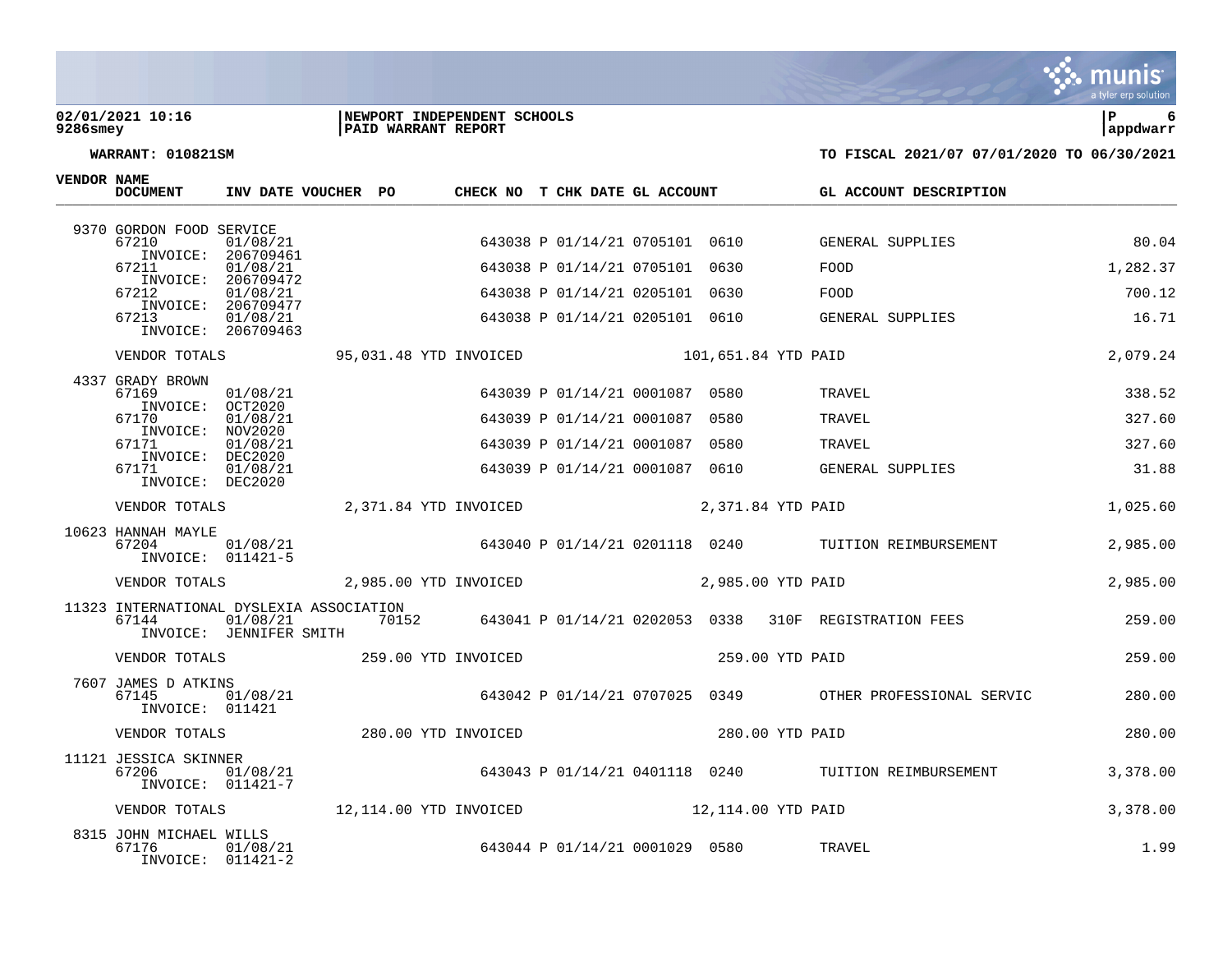### **02/01/2021 10:16 |NEWPORT INDEPENDENT SCHOOLS |P 7 9286smey |PAID WARRANT REPORT |appdwarr**



| VENDOR NAME | <b>DOCUMENT</b>                                                                                           | INV DATE VOUCHER PO                  |       | CHECK NO T CHK DATE GL ACCOUNT |  |                                |                 | GL ACCOUNT DESCRIPTION                                                  |          |
|-------------|-----------------------------------------------------------------------------------------------------------|--------------------------------------|-------|--------------------------------|--|--------------------------------|-----------------|-------------------------------------------------------------------------|----------|
|             | 67176<br>INVOICE: 011421-2                                                                                | 01/08/21                             |       |                                |  |                                |                 | 643044 P 01/14/21 0001029 0532 TELEPHONE                                | 39.00    |
|             | VENDOR TOTALS 283.57 YTD INVOICED                                                                         |                                      |       |                                |  |                                | 323.69 YTD PAID |                                                                         | 40.99    |
|             | 72 JOHNSON ELECTRIC SUPPLY INC.<br>67218                                                                  | 01/08/21<br>INVOICE: s100258268.001  |       |                                |  |                                |                 | 88593 643045 P 01/14/21 0011087 0610 GENERAL SUPPLIES                   | 159.00   |
|             | VENDOR TOTALS 23, 437.67 YTD INVOICED 23, 437.67 YTD PAID                                                 |                                      |       |                                |  |                                |                 |                                                                         | 159.00   |
|             | 340 KASA<br>67146<br>INVOICE: 190239                                                                      |                                      |       |                                |  |                                |                 | 01/08/21  88552  643046  P 01/14/21 0401077  0338  REGISTRATION FEES    | 299.00   |
|             | VENDOR TOTALS 6.561.91 YTD INVOICED 5,561.91 YTD PAID                                                     |                                      |       |                                |  |                                |                 |                                                                         | 299.00   |
|             | 11347 KATHERINE HENDRICKS<br>67174<br>INVOICE: 010821-3                                                   | 01/08/21                             |       |                                |  |                                |                 | 643047 P 01/14/21 0011100 0432 TECH-RELATED REPS & MAINT                | 49.00    |
|             | VENDOR TOTALS                                 49.00 YTD INVOICED                           49.00 YTD PAID |                                      |       |                                |  |                                |                 |                                                                         | 49.00    |
|             | 10644 KATIE CHALFANT<br>67208<br>INVOICE: 011421-9                                                        | 01/08/21                             |       |                                |  |                                |                 | (21 643048 P 01/14/21 0401118 0240 TUITION REIMBURSEMENT                | 1,940.00 |
|             | VENDOR TOTALS 5,869.00 YTD INVOICED 5,869.00 YTD PAID                                                     |                                      |       |                                |  |                                |                 |                                                                         | 1,940.00 |
| 11021 KDA   | 67175<br>INVOICE: 23101                                                                                   |                                      |       |                                |  |                                |                 | 01/08/21 88430 643049 P 01/14/21 0701077 0733 SBDM FURNITURE & FIXTURES | 2,953.99 |
|             | VENDOR TOTALS 211,112.40 YTD INVOICED 211,112.40 YTD PAID                                                 |                                      |       |                                |  |                                |                 |                                                                         | 2,953.99 |
|             | 2495 KIM KLOSTERMAN<br>67173                                                                              | діу<br>01/08/21<br>INVOICE: 010821-2 |       |                                |  |                                |                 | 643050 P 01/14/21 0011075 0532 TELEPHONE                                | 78.00    |
|             | VENDOR TOTALS 554.50 YTD INVOICED                                                                         |                                      |       |                                |  |                                | 554.50 YTD PAID |                                                                         | 78.00    |
|             | 2410 LOWE'S COMPANIES, INC.<br>67197<br>INVOICE: 974497                                                   | 01/08/21                             | 88658 |                                |  |                                |                 | 643051 P 01/14/21 9011087 0610 GENERAL SUPPLIES                         | 143.25   |
|             | 67221<br>INVOICE: 928872                                                                                  | 01/08/21                             |       |                                |  |                                |                 | 88589 643052 P 01/14/21 0701087 0610 GENERAL SUPPLIES                   | 157.34   |
|             | VENDOR TOTALS 6.189.68 YTD INVOICED 7,803.80 YTD PAID                                                     |                                      |       |                                |  |                                |                 |                                                                         | 300.59   |
|             | 9306 MARTHA KAISING<br>67152                                                                              | 01/08/21                             | 88698 |                                |  | 643053 P 01/14/21 0401121 0349 |                 | OTHER PROFESSIONAL SERVIC                                               | 1,470.00 |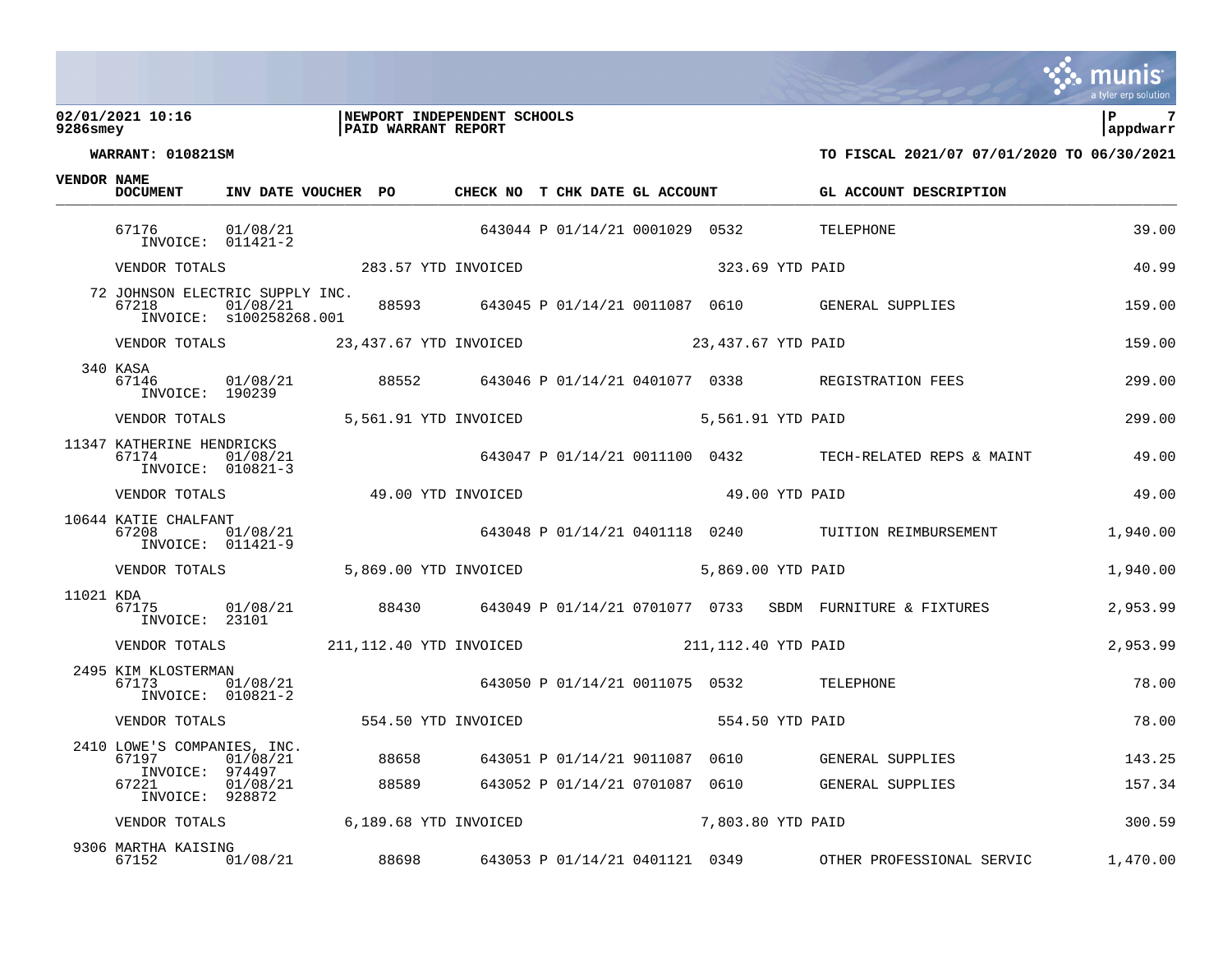### **02/01/2021 10:16 |NEWPORT INDEPENDENT SCHOOLS |P 8 9286smey |PAID WARRANT REPORT |appdwarr**



| $\mathbf{r}$ |  |
|--------------|--|

| <b>VENDOR NAME</b> | <b>DOCUMENT</b>                                   | INV DATE VOUCHER PO                                             |                                         | CHECK NO T CHK DATE GL ACCOUNT |                    | GL ACCOUNT DESCRIPTION                                                                                 |          |
|--------------------|---------------------------------------------------|-----------------------------------------------------------------|-----------------------------------------|--------------------------------|--------------------|--------------------------------------------------------------------------------------------------------|----------|
|                    | INVOICE: 88698                                    |                                                                 |                                         |                                |                    |                                                                                                        |          |
|                    |                                                   | VENDOR TOTALS 39,760.00 YTD INVOICED 39,760.00 YTD PAID         |                                         |                                |                    |                                                                                                        | 1,470.00 |
|                    | 67162                                             | 8701 MILLENNIUM BUSINESS SYSTEMS<br>01/08/21                    |                                         |                                |                    | 88036 643054 P 01/14/21 0011071 0444 COPIER RENTAL                                                     | 382.90   |
|                    | INVOICE: 311059<br>67163                          | 01/08/21                                                        |                                         | 643055 P 01/14/21 0181118 0444 |                    | COPIER RENTAL                                                                                          | 16.44    |
|                    | INVOICE: 310920<br>67163<br>INVOICE: 310920       | 01/08/21                                                        |                                         |                                |                    | 643055 P 01/14/21 0701077 0444 COPIER RENTAL                                                           | 18.91    |
|                    |                                                   | VENDOR TOTALS 7,669.33 YTD INVOICED 8,071.29 YTD PAID           |                                         |                                |                    |                                                                                                        | 418.25   |
|                    | 9842 MOBILCOMM INC.<br>67224<br>INVOICE: 01039436 | 01/08/21                                                        |                                         |                                |                    | 643056 P 01/14/21 9011096 0433 EQUIP/MACH/FURNITURE/ R&M                                               | 400.00   |
|                    | VENDOR TOTALS                                     |                                                                 | 2,400.00 YTD INVOICED 2,400.00 YTD PAID |                                |                    |                                                                                                        | 400.00   |
|                    | 67126<br>INVOICE: 2021                            | 9874 NORTHERN KENTUCKY MIDDDLE SCHOOL ATHLETIC ASSN<br>01/08/21 | 88705                                   |                                |                    | 643057 P 01/14/21 0707025 0810 DUES & FEES                                                             | 375.00   |
|                    |                                                   | VENDOR TOTALS 375.00 YTD INVOICED                               |                                         |                                | 375.00 YTD PAID    |                                                                                                        | 375.00   |
|                    | 8418 NO KY BRANCH NAACP<br>67151<br>INVOICE: 028  | 01/08/21                                                        |                                         |                                |                    | 643058 P 01/14/21 0011071 0338 REGISTRATION FEES                                                       | 1,000.00 |
|                    |                                                   | VENDOR TOTALS 1,000.00 YTD INVOICED                             |                                         |                                | 1,000.00 YTD PAID  |                                                                                                        | 1,000.00 |
|                    | 1023 PAMELA KAISING<br>67153<br>INVOICE: 88697    |                                                                 |                                         |                                |                    | <br>01/08/21      88697     643059 P 01/14/21 0201121 0349      OTHER PROFESSIONAL SERVIC       525.00 |          |
|                    |                                                   | VENDOR TOTALS 23,852.50 YTD INVOICED                            |                                         |                                | 23,852.50 YTD PAID |                                                                                                        | 525.00   |
|                    | 67156                                             | 10486 PEDIATRIC THERAPY SPECIALIST<br>01/08/21                  |                                         |                                |                    | 88701 643060 P 01/14/21 0201121 0349 OTHER PROFESSIONAL SERVIC 828.75                                  |          |
|                    | INVOICE: 88701<br>67156                           | 01/08/21                                                        | 88701                                   | 643060 P 01/14/21 0401121 0349 |                    | OTHER PROFESSIONAL SERVIC                                                                              | 1,077.50 |
|                    | INVOICE: 88701<br>67156<br>INVOICE: 88701         | 01/08/21                                                        | 88701                                   |                                |                    | 643060 P 01/14/21 0701121 0349 OTHER PROFESSIONAL SERVIC                                               | 556.25   |
|                    |                                                   | VENDOR TOTALS 12,452.50 YTD INVOICED                            |                                         |                                | 12,452.50 YTD PAID |                                                                                                        | 2,462.50 |
|                    | 17 PILOT LUMBER & MOORE<br>67198                  | 01/08/21<br>INVOICE: 2101-7701676                               |                                         |                                |                    | 643061 P 01/14/21 0701087 0610 GENERAL SUPPLIES                                                        | 26.91    |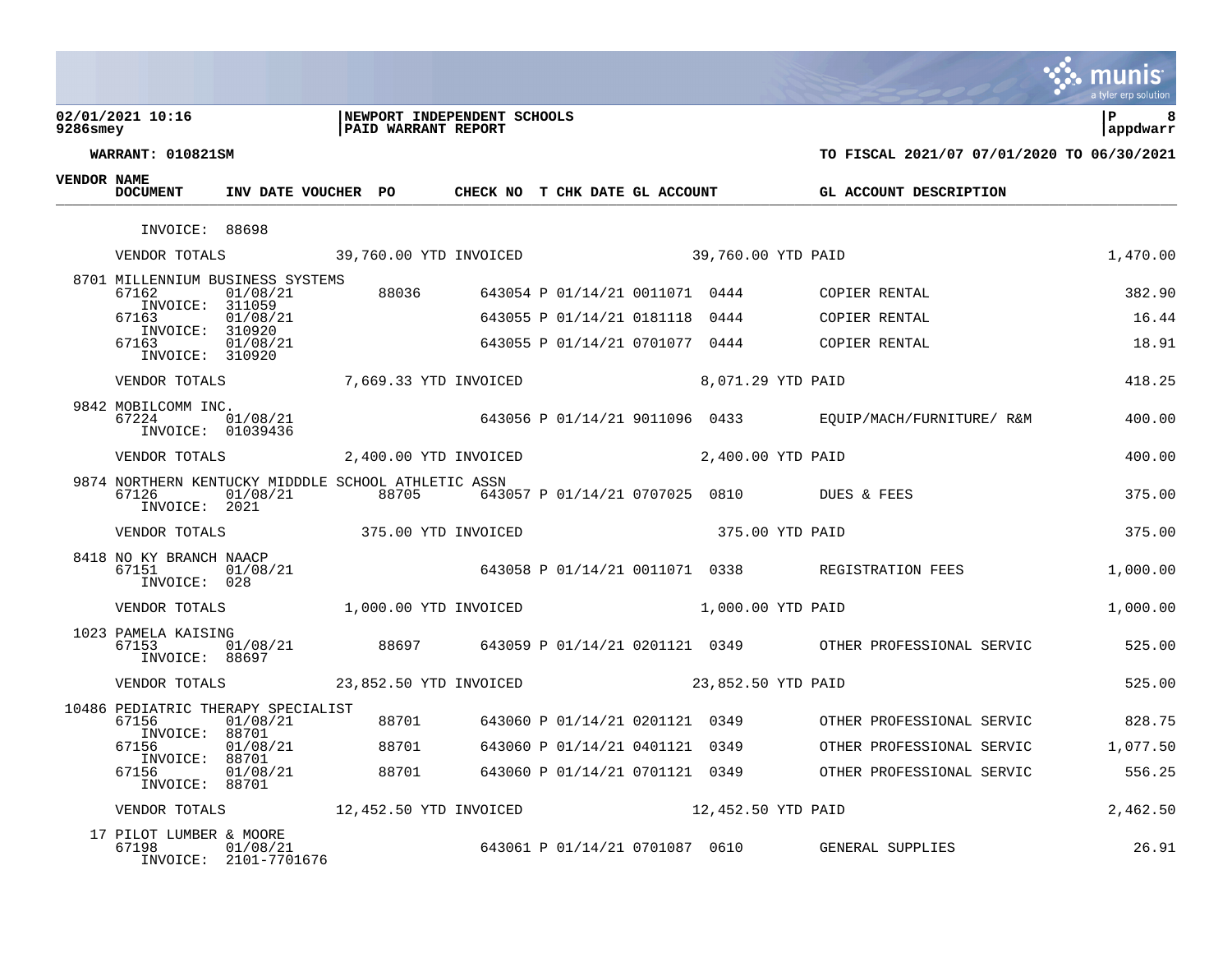### **02/01/2021 10:16 |NEWPORT INDEPENDENT SCHOOLS |P 9 9286smey |PAID WARRANT REPORT |appdwarr**



**WARRANT: 010821SM TO FISCAL 2021/07 07/01/2020 TO 06/30/2021**

 $\overline{\mathbf{V}}$ 

| <b>VENDOR NAME</b> | <b>DOCUMENT</b>                                             | INV DATE VOUCHER PO                      |                                                      |                     | CHECK NO T CHK DATE GL ACCOUNT |                    |                   |                 | GL ACCOUNT DESCRIPTION                                         |          |
|--------------------|-------------------------------------------------------------|------------------------------------------|------------------------------------------------------|---------------------|--------------------------------|--------------------|-------------------|-----------------|----------------------------------------------------------------|----------|
|                    |                                                             |                                          |                                                      |                     |                                |                    |                   |                 |                                                                |          |
|                    | VENDOR TOTALS                                               |                                          |                                                      | 177.92 YTD INVOICED |                                |                    |                   | 177.92 YTD PAID |                                                                | 26.91    |
|                    | 9239 PRIVATIZER TECHNOLOGIES LLC<br>67179<br>INVOICE: 16457 | 01/08/21                                 |                                                      |                     |                                |                    |                   |                 | 88721 643062 P 01/14/21 0011080 0349 OTHER PROFESSIONAL SERVIC | 499.00   |
|                    | VENDOR TOTALS                                               |                                          | 499.00 YTD INVOICED                                  |                     |                                |                    |                   | 499.00 YTD PAID |                                                                | 499.00   |
|                    | 1553 QUILL CORP<br>67150<br>INVOICE: 12703320               | 01/08/21                                 | 88619                                                |                     | 643063 P 01/14/21 0401077 0610 |                    |                   |                 | SBDM GENERAL SUPPLIES                                          | 105.21   |
|                    | VENDOR TOTALS 32,347.19 YTD INVOICED                        |                                          |                                                      |                     |                                | 33,134.46 YTD PAID |                   |                 |                                                                | 105.21   |
|                    | 146 SANITATION DISTRICT # 1<br>67185                        | 01/08/21<br>INVOICE: 1106016320 011521   |                                                      |                     | 643064 P 01/14/21 0401087 0421 |                    |                   |                 | SANITATION SERVICE                                             | 547.74   |
|                    | 67186                                                       | 01/08/21<br>INVOICE: 1106016330 011521   |                                                      |                     | 643064 P 01/14/21 0401087      |                    | 0421              |                 | SANITATION SERVICE                                             | 51.06    |
|                    | 67187                                                       | 01/08/21<br>INVOICE: 1119180750 011521   |                                                      |                     | 643064 P 01/14/21 9011087      |                    | 0421              |                 | SANITATION SERVICE                                             | 371.04   |
|                    | 67188                                                       | 01/08/21<br>INVOICE: 1111085400 011521   |                                                      |                     | 643064 P 01/14/21 0201087      |                    | 0421              |                 | SANITATION SERVICE                                             | 1,081.80 |
|                    | 67189                                                       | 01/08/21<br>INVOICE: 1113106810 01152021 |                                                      |                     | 643064 P 01/14/21 0011087 0421 |                    |                   |                 | SANITATION SERVICE                                             | 827.06   |
|                    | VENDOR TOTALS                                               |                                          | 8,446.36 YTD INVOICED 8,446.36 YTD PAID              |                     |                                |                    |                   |                 |                                                                | 2,878.70 |
|                    | 9496 SCHINDLER ELEVATOR CORPORATION<br>67228                | 01/08/21<br>INVOICE: 8105510700          |                                                      |                     |                                |                    |                   |                 | 643065 P 01/14/21 0011087 0434 BUILDING REPAIRS & MAINT        | 4,864.68 |
|                    | VENDOR TOTALS 5,739.07 YTD INVOICED                         |                                          |                                                      |                     |                                |                    | 5,739.07 YTD PAID |                 |                                                                | 4,864.68 |
|                    | 8984 SHERWIN WILLIAMS<br>67216<br>$INVOICE: 5137-4$         | 01/08/21                                 | 88655                                                |                     | 643066 P 01/14/21 9011087 0610 |                    |                   |                 | GENERAL SUPPLIES                                               | 184.84   |
|                    | 67217<br>$INVOICE: 5199-4$                                  | 01/08/21                                 |                                                      | 88655               |                                |                    |                   |                 | 643066 P 01/14/21 9011087 0610 GENERAL SUPPLIES                | 225.98   |
|                    | VENDOR TOTALS                                               |                                          | 3,842.06 YTD INVOICED                                |                     |                                |                    | 3,842.06 YTD PAID |                 |                                                                | 410.82   |
|                    | 158 SILCO CO<br>67180<br>INVOICE: 1083477                   | 01/08/21                                 |                                                      |                     |                                |                    |                   |                 | 643067 P 01/14/21 0011087 0347 SECURITY SERVICES               | 396.00   |
|                    | VENDOR TOTALS                                               |                                          | 46,822.96 YTD INVOICED            46,822.96 YTD PAID |                     |                                |                    |                   |                 |                                                                | 396.00   |
|                    | 9166 SPARKS HARDWARE, INC<br>67219                          | 01/08/21                                 | 88382                                                |                     | 643068 P 01/14/21 0201087 0434 |                    |                   |                 | BUILDING REPAIRS & MAINT                                       | 2,710.00 |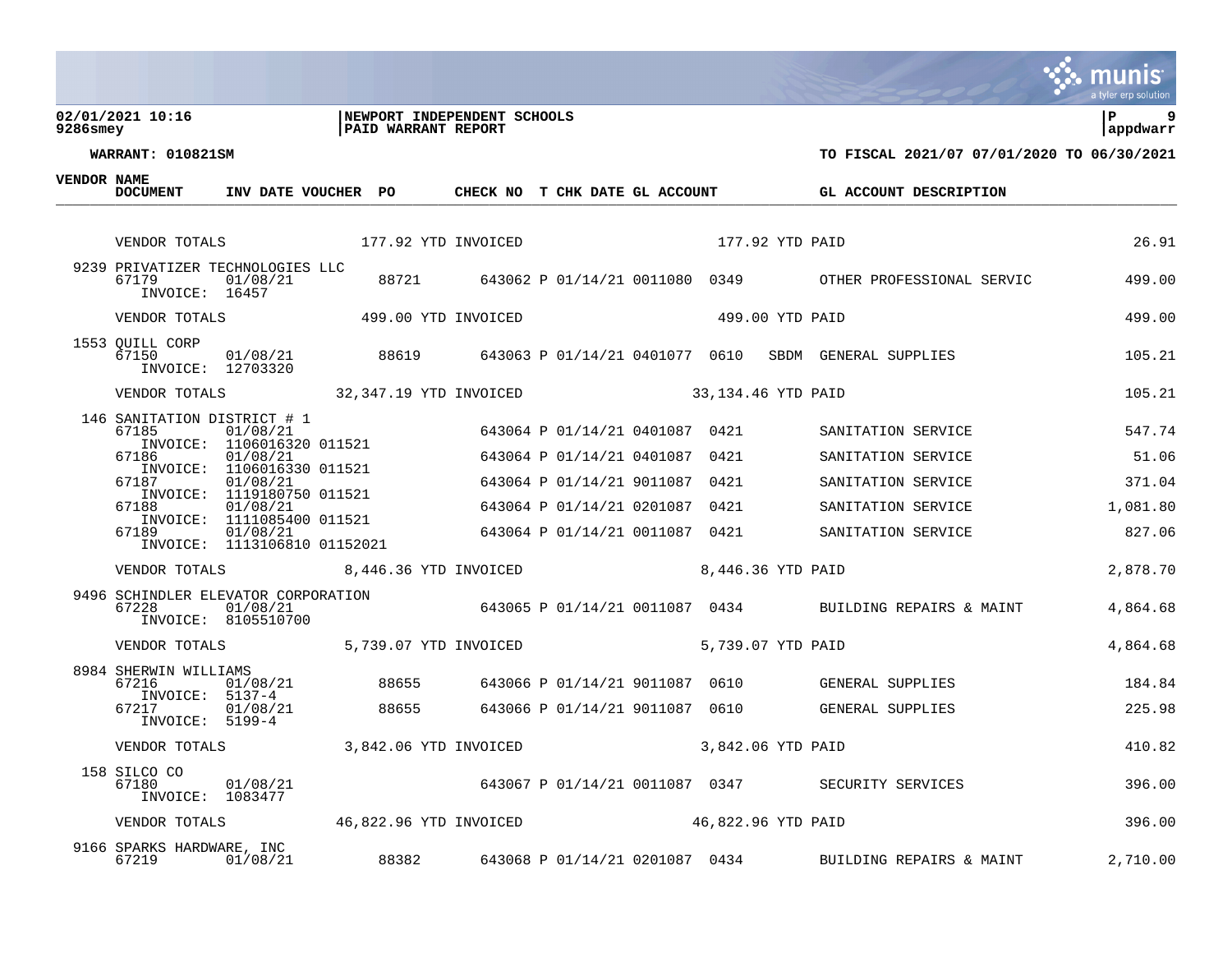### **02/01/2021 10:16 |NEWPORT INDEPENDENT SCHOOLS |P 10 9286smey |PAID WARRANT REPORT |appdwarr**



munis

| VENDOR NAME | <b>DOCUMENT</b>                                                   | INV DATE VOUCHER PO                  |       |                                           | CHECK NO T CHK DATE GL ACCOUNT |      | <b>GL ACCOUNT DESCRIPTION</b>                                           |             |
|-------------|-------------------------------------------------------------------|--------------------------------------|-------|-------------------------------------------|--------------------------------|------|-------------------------------------------------------------------------|-------------|
|             | INVOICE: 36461                                                    |                                      |       |                                           |                                |      |                                                                         |             |
|             | VENDOR TOTALS                                                     |                                      |       | 6,431.00 YTD INVOICED                     |                                |      | 6,431.00 YTD PAID                                                       | 2,710.00    |
|             | 8074 STEPHANIE ANTHROP<br>67154<br>INVOICE: 88699                 | 01/08/21                             | 88699 |                                           | 643069 P 01/14/21 0001121 0349 |      | OTHER PROFESSIONAL SERVIC                                               | 140.00      |
|             | 67154<br>INVOICE: 88699                                           | 01/08/21                             | 88699 |                                           |                                |      | 643069 P 01/14/21 0201121 0349 OTHER PROFESSIONAL SERVIC                | 980.00      |
|             | VENDOR TOTALS                                                     |                                      |       | 34,195.00 YTD INVOICED 34,195.00 YTD PAID |                                |      |                                                                         | 1,120.00    |
|             | 9763 STRATEGIC ADVISERS, LLC<br>67158<br>INVOICE: 3700            | 01/08/21                             |       |                                           |                                |      | 643070 P 01/14/21 0011071 0349 OTHER PROFESSIONAL SERVIC                | 2,500.00    |
|             | VENDOR TOTALS 19,500.00 YTD INVOICED                              |                                      |       |                                           | 21,500.00 YTD PAID             |      |                                                                         | 2,500.00    |
|             | 11007 TERRY MILLER<br>67155<br>INVOICE: 88700                     | 01/08/21                             |       |                                           |                                |      | 88700 643071 P 01/14/21 0001121 0349 OTHER PROFESSIONAL SERVIC 67136.86 |             |
|             | VENDOR TOTALS                                                     |                                      |       | 9,354.36 YTD INVOICED                     |                                |      | 9,354.36 YTD PAID                                                       | 136.86      |
|             | 9476 THE HUNTINGTON NATIONAL BANK<br>67165<br>INVOICE: KISTACOP19 | 01/08/21                             |       |                                           | 643072 P 01/14/21 0001112 0839 |      | KISTA DEBT SERVICE                                                      | 15,490.47   |
|             | 67166                                                             | 01/08/21<br>INVOICE: KISTACOP12B     |       |                                           | 643073 P 01/14/21 0001112      | 0839 | KISTA DEBT SERVICE                                                      | 9,951.22    |
|             | 67167                                                             | 01/08/21<br>INVOICE: KISTACOP15-2    |       |                                           | 643074 P 01/14/21 0001112      | 0839 | KISTA DEBT SERVICE                                                      | 12, 136. 11 |
|             | 67168<br>INVOICE: KISTACOP17                                      | 01/08/21                             |       |                                           | 643075 P 01/14/21 0001112 0839 |      | KISTA DEBT SERVICE                                                      | 13,896.17   |
|             | VENDOR TOTALS                                                     |                                      |       | 55,224.94 YTD INVOICED                    |                                |      | 55,224.94 YTD PAID                                                      | 51,473.97   |
|             | 9908 TIME WARNER CABLE<br>67178                                   | 01/08/21<br>INVOICE: 919989001010321 |       |                                           |                                |      | 643076 P 01/14/21 0011087 0349 OTHER PROFESSIONAL SERVIC                | 131.37      |
|             | VENDOR TOTALS                                                     |                                      |       | 974.31 YTD INVOICED                       |                                |      | 974.31 YTD PAID                                                         | 131.37      |
|             | 7412 VENNEFRON SIGNS<br>67161<br>INVOICE: 9732                    | 01/08/21 88359                       |       |                                           |                                |      | 643077 P 01/14/21 0002087 559B 613F PRINTING                            | 180.00      |
|             | VENDOR TOTALS                                                     |                                      |       | 10,765.00 YTD INVOICED                    |                                |      | 10,765.00 YTD PAID                                                      | 180.00      |
|             | 6605 WILDER WINLECTRIC<br>67215<br>INVOICE: 185949 01             | 01/08/21                             |       |                                           |                                |      | 88656 643078 P 01/14/21 0011087 0610 GENERAL SUPPLIES                   | 216.53      |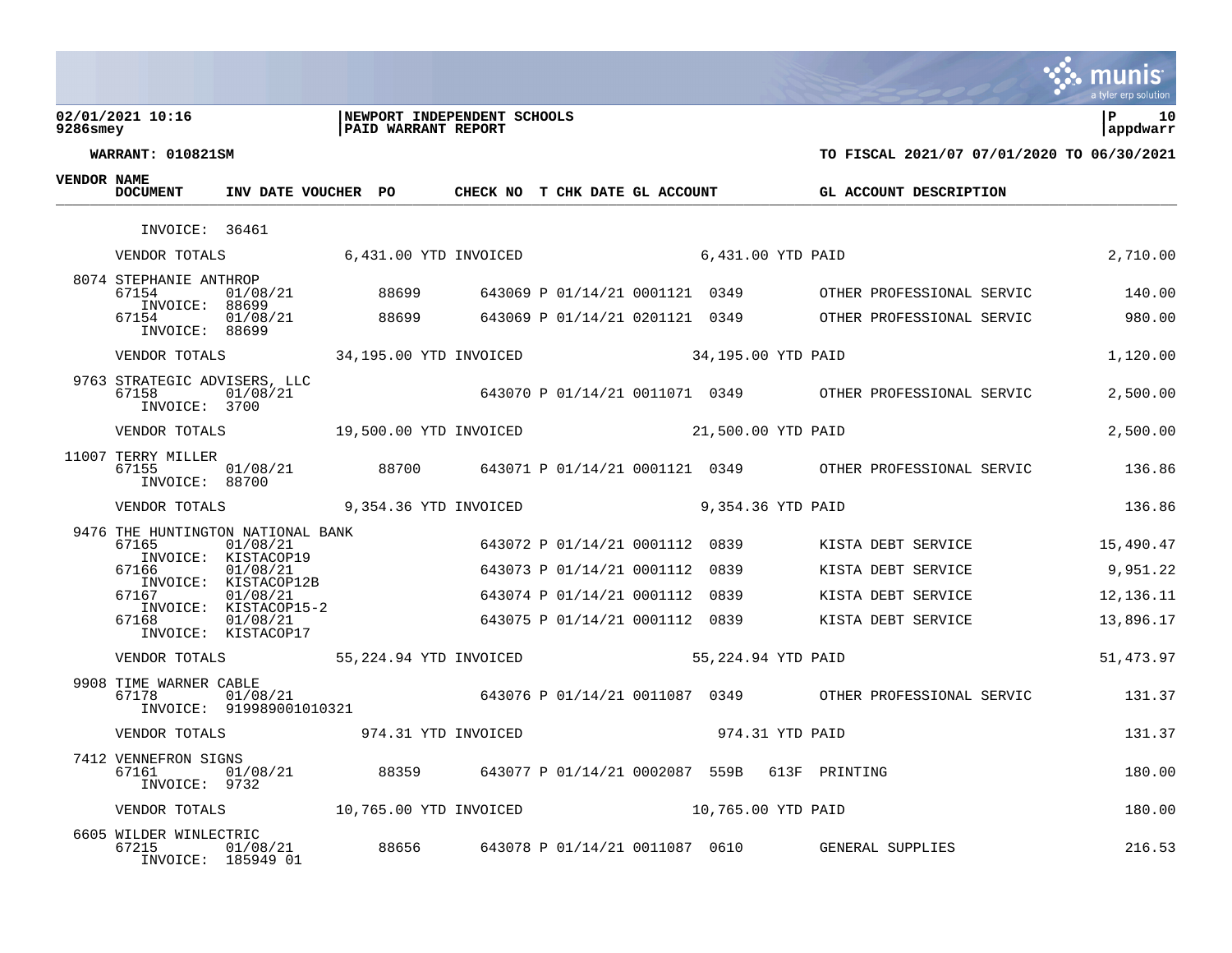|             |                                          |                     |                     |  |                                                    |                           |                      |      |                   |                        | <b>munis</b><br>a tyler erp solution       |
|-------------|------------------------------------------|---------------------|---------------------|--|----------------------------------------------------|---------------------------|----------------------|------|-------------------|------------------------|--------------------------------------------|
| 9286smey    | 02/01/2021 10:16                         |                     |                     |  | NEWPORT INDEPENDENT SCHOOLS<br>PAID WARRANT REPORT |                           |                      |      |                   |                        | 11<br>P<br>appdwarr                        |
|             | WARRANT: 010821SM                        |                     |                     |  |                                                    |                           |                      |      |                   |                        | TO FISCAL 2021/07 07/01/2020 TO 06/30/2021 |
| VENDOR NAME | <b>DOCUMENT</b>                          |                     | INV DATE VOUCHER PO |  | CHECK NO                                           | T CHK DATE GL ACCOUNT     |                      |      |                   | GL ACCOUNT DESCRIPTION |                                            |
|             | VENDOR TOTALS                            |                     |                     |  | 3,976.75 YTD INVOICED                              |                           |                      |      | 4,458.22 YTD PAID |                        | 216.53                                     |
|             | 189 WRIGHT BROTHERS<br>67227<br>INVOICE: | 01/08/21<br>1336794 |                     |  |                                                    | 643079 P 01/14/21 0011087 |                      | 0610 |                   | GENERAL SUPPLIES       | 25.11                                      |
|             | VENDOR TOTALS                            |                     |                     |  | 149.04 YTD INVOICED                                |                           |                      |      | 173.34 YTD PAID   |                        | 25.11                                      |
|             |                                          |                     |                     |  |                                                    |                           |                      |      | REPORT TOTALS     |                        | 155,202.13                                 |
|             |                                          |                     |                     |  |                                                    |                           |                      |      | COUNT             | AMOUNT                 |                                            |
|             |                                          |                     |                     |  |                                                    |                           | TOTAL PRINTED CHECKS |      | 63                | 155, 202. 13           |                                            |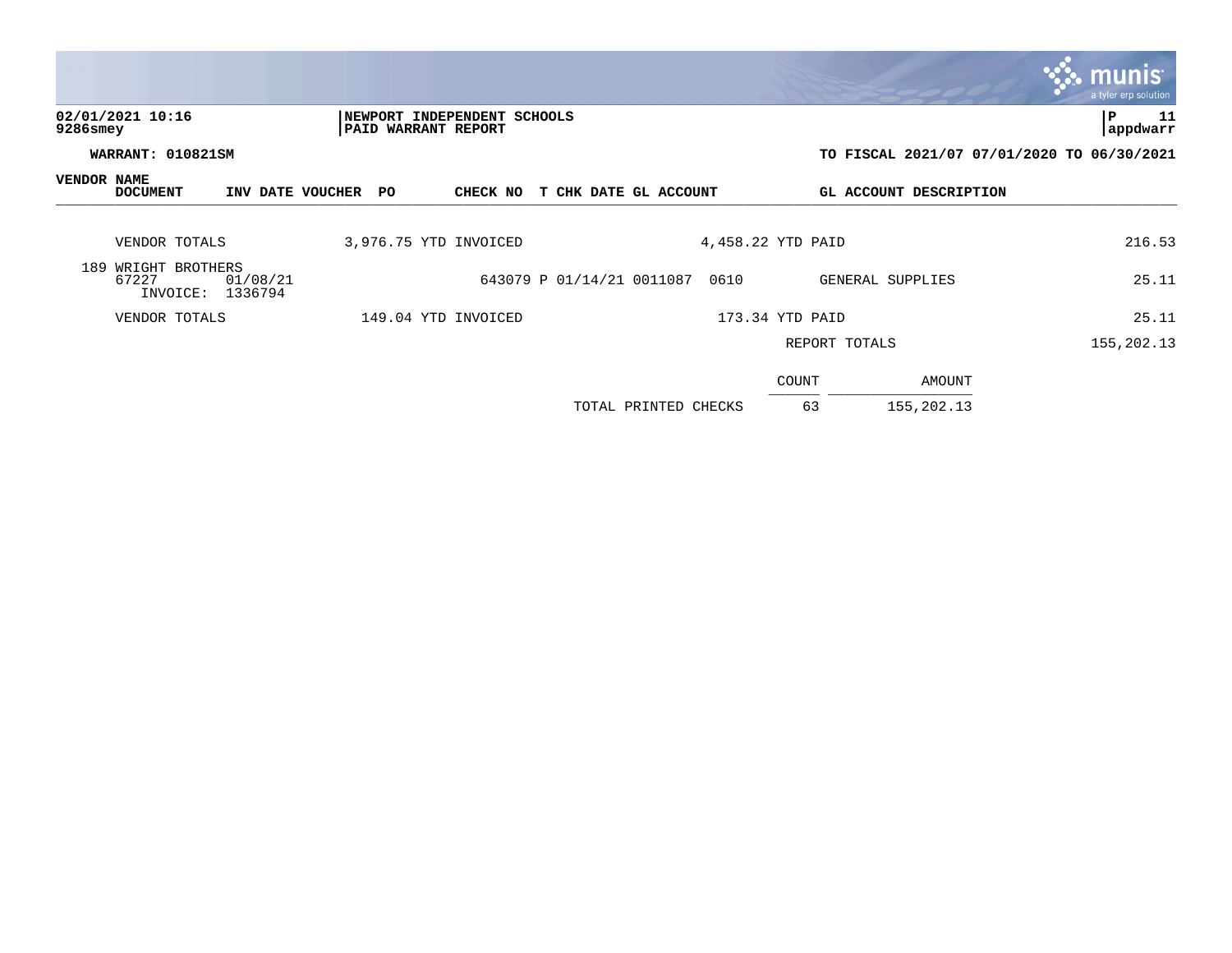### **02/01/2021 10:16 |NEWPORT INDEPENDENT SCHOOLS |P 12 9286smey |PAID WARRANT REPORT |appdwarr**



| <b>VENDOR NAME</b> | <b>DOCUMENT</b>              | INV DATE VOUCHER PO                                                                          |       | CHECK NO T CHK DATE GL ACCOUNT |  |                 | GL ACCOUNT DESCRIPTION                                                                                   |          |
|--------------------|------------------------------|----------------------------------------------------------------------------------------------|-------|--------------------------------|--|-----------------|----------------------------------------------------------------------------------------------------------|----------|
|                    | 11143 ENCORE TECHNOLOGIES    |                                                                                              |       |                                |  |                 |                                                                                                          |          |
|                    | 67137                        | 01/12/21 88471<br>INVOICE: INVDRP023116                                                      |       |                                |  |                 | 643006 P 01/13/21 0252117 0697 187G OTHER SUPPLIES & MATERIAL 713.04                                     |          |
|                    | 67137                        | INVOICE: INVDRP023116                                                                        | 88471 |                                |  |                 | 373G GENERAL SUPPLIES 1,191.86                                                                           |          |
|                    | 67137                        |                                                                                              |       |                                |  |                 |                                                                                                          |          |
|                    |                              |                                                                                              |       |                                |  |                 |                                                                                                          | 2,200.32 |
|                    | 6896 FRYSCKy, INC.<br>67130  | INVOICE: 2021 M WESLEY DUES                                                                  |       |                                |  |                 | , 1.1.1.1/2/21      70207     643007 P 01/13/21 0202104 0339  125G OTH PROF TRAINING & DEV S       60.00 |          |
|                    |                              | VENDOR TOTALS 219.00 YTD INVOICED                                                            |       |                                |  | 219.00 YTD PAID |                                                                                                          | 60.00    |
|                    | 11349 HANNAH ALLEN<br>67133  | INVOICE: CHESTER DAVIS                                                                       |       |                                |  |                 |                                                                                                          | 1,200.00 |
|                    |                              | VENDOR TOTALS 1,200.00 YTD INVOICED 1,200.00 YTD PAID                                        |       |                                |  |                 |                                                                                                          | 1,200.00 |
|                    | 11348 JAMES DANIELS<br>67132 | INVOICE: CHESTER DAVIS                                                                       |       |                                |  |                 | )ANIELS<br>01/1 <u>2/2</u> 1_______        643009 P 01/13/21 0011071 0676     SCHOLARSHIPS               | 1,200.00 |
|                    |                              | VENDOR TOTALS 1,200.00 YTD INVOICED 1,200.00 YTD PAID                                        |       |                                |  |                 |                                                                                                          | 1,200.00 |
|                    | 67128                        | 11328 MARSHELLE WAKINS-BLACKWELL<br>01/12/21<br>INVOICE: REIMB NOV. CELL PH                  |       |                                |  |                 |                                                                                                          |          |
|                    |                              | VENDOR TOTALS 130.65 YTD INVOICED                                                            |       | 130.65 YTD PAID                |  |                 |                                                                                                          | 39.00    |
|                    | 11201 MARYAH SMITH<br>67143  | 01/12/21 0011071 0676 SCHOLARSHIPS<br>INVOICE: CHESTER DAVIS SCHOL                           |       |                                |  |                 |                                                                                                          | 500.00   |
|                    |                              | VENDOR TOTALS 500.00 YTD INVOICED                                                            |       |                                |  | 500.00 YTD PAID |                                                                                                          | 500.00   |
|                    | 4169 MOLLY WESLEY<br>67135   | $01/12/21$ 70218 643012 P 01/13/21 0202104 0580 125G TRAVEL<br>INVOICE: TRAVEL112/30-1/11/21 |       |                                |  |                 |                                                                                                          | 78.63    |
|                    |                              | VENDOR TOTALS 1,289.50 YTD INVOICED 1,289.50 YTD PAID                                        |       |                                |  |                 |                                                                                                          | 78.63    |
|                    | 11197 PAUL MAXWELL<br>67131  | 01/12/21<br>INVOICE: CHESTER DAVIS                                                           |       |                                |  |                 | 643013 P 01/13/21 0011071 0676 SCHOLARSHIPS                                                              | 500.00   |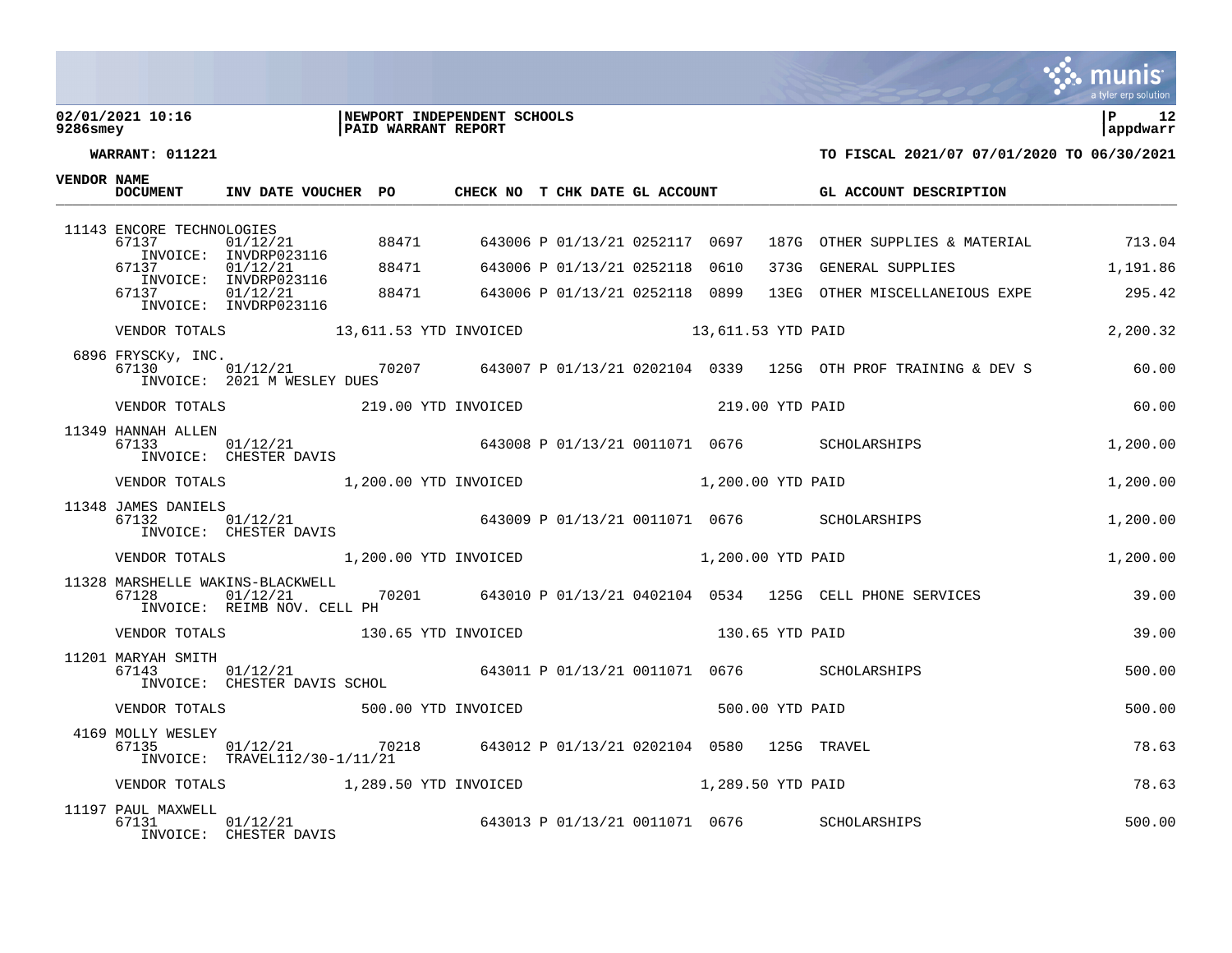### **02/01/2021 10:16 |NEWPORT INDEPENDENT SCHOOLS |P 13 9286smey |PAID WARRANT REPORT |appdwarr**

**VENDOR NAME**

| <b>DOCUMENT</b>                             | INV DATE VOUCHER PO                       |                        | CHECK NO | T CHK DATE GL ACCOUNT          |      | GL ACCOUNT DESCRIPTION                                        |          |
|---------------------------------------------|-------------------------------------------|------------------------|----------|--------------------------------|------|---------------------------------------------------------------|----------|
| VENDOR TOTALS                               |                                           | 500.00 YTD INVOICED    |          |                                |      | 500.00 YTD PAID                                               | 500.00   |
| 1553 OUILL CORP                             |                                           |                        |          |                                |      |                                                               |          |
| 67138<br>INVOICE:                           | 01/12/21<br>13576678                      | 70147                  |          | 643014 P 01/13/21 0001121 0610 |      | GENERAL SUPPLIES                                              | 14.36    |
| 67138<br>INVOICE:                           | 01/12/21<br>13576678                      | 70147                  |          | 643014 P 01/13/21 0401121      | 0610 | GENERAL SUPPLIES                                              | 8.44     |
| 67139<br>INVOICE:                           | 01/12/21<br>13625750                      | 70183                  |          | 643014 P 01/13/21 0001121      | 0610 | GENERAL SUPPLIES                                              | 11.74    |
| 67140                                       | 01/12/21                                  | 70209                  |          | 643014 P 01/13/21 0001121      | 0610 | GENERAL SUPPLIES                                              | 47.49    |
| INVOICE:<br>67140                           | 13631699<br>01/12/21                      | 70209                  |          | 643014 P 01/13/21 0201121      | 0610 | GENERAL SUPPLIES                                              | 13.40    |
| 67141                                       | INVOICE: 13631699<br>01/12/21             | 70209                  |          | 643014 P 01/13/21 0001121      | 0610 | <b>GENERAL SUPPLIES</b>                                       | 29.00    |
| INVOICE:<br>67141                           | 13662691<br>01/12/21                      | 70209                  |          | 643014 P 01/13/21 0201121      | 0610 | GENERAL SUPPLIES                                              | 8.18     |
| INVOICE:<br>67142                           | 13662691<br>01/12/21                      | 70209                  |          | 643014 P 01/13/21 0001121      | 0610 | <b>GENERAL SUPPLIES</b>                                       | 111.55   |
| INVOICE:<br>67142                           | 13580499<br>01/12/21<br>INVOICE: 13580499 | 70209                  |          | 643014 P 01/13/21 0201121 0610 |      | GENERAL SUPPLIES                                              | 31.46    |
| VENDOR TOTALS                               |                                           | 32,347.19 YTD INVOICED |          |                                |      | 33,134.46 YTD PAID                                            | 275.62   |
| 11224 SCHOLASTIC<br>67129<br>INVOICE:       | 01/12/21<br>24863370                      | 70041                  |          | 643015 P 01/13/21 0402053 0335 |      | 320DC OTHER PROFESSIONAL CONSUL                               | 2,274.00 |
| VENDOR TOTALS                               |                                           | 15,138.13 YTD INVOICED |          |                                |      | 55,770.50 YTD PAID                                            | 2,274.00 |
| 8824 SUPPLY POST BUSINESS PRODUCTS<br>67136 | 01/12/21<br>INVOICE: PINV433389           | 88469                  |          |                                |      | 643016 P 01/13/21 0252117 0697 187G OTHER SUPPLIES & MATERIAL | 185.52   |
| VENDOR TOTALS                               |                                           | 386.96 YTD INVOICED    |          |                                |      | 584.88 YTD PAID                                               | 185.52   |
|                                             |                                           |                        |          |                                |      | REPORT TOTALS                                                 | 8,513.09 |
|                                             |                                           |                        |          |                                |      |                                                               |          |

|                      | COUNT | AMOUNT   |
|----------------------|-------|----------|
| TOTAL PRINTED CHECKS |       | 8,513.09 |

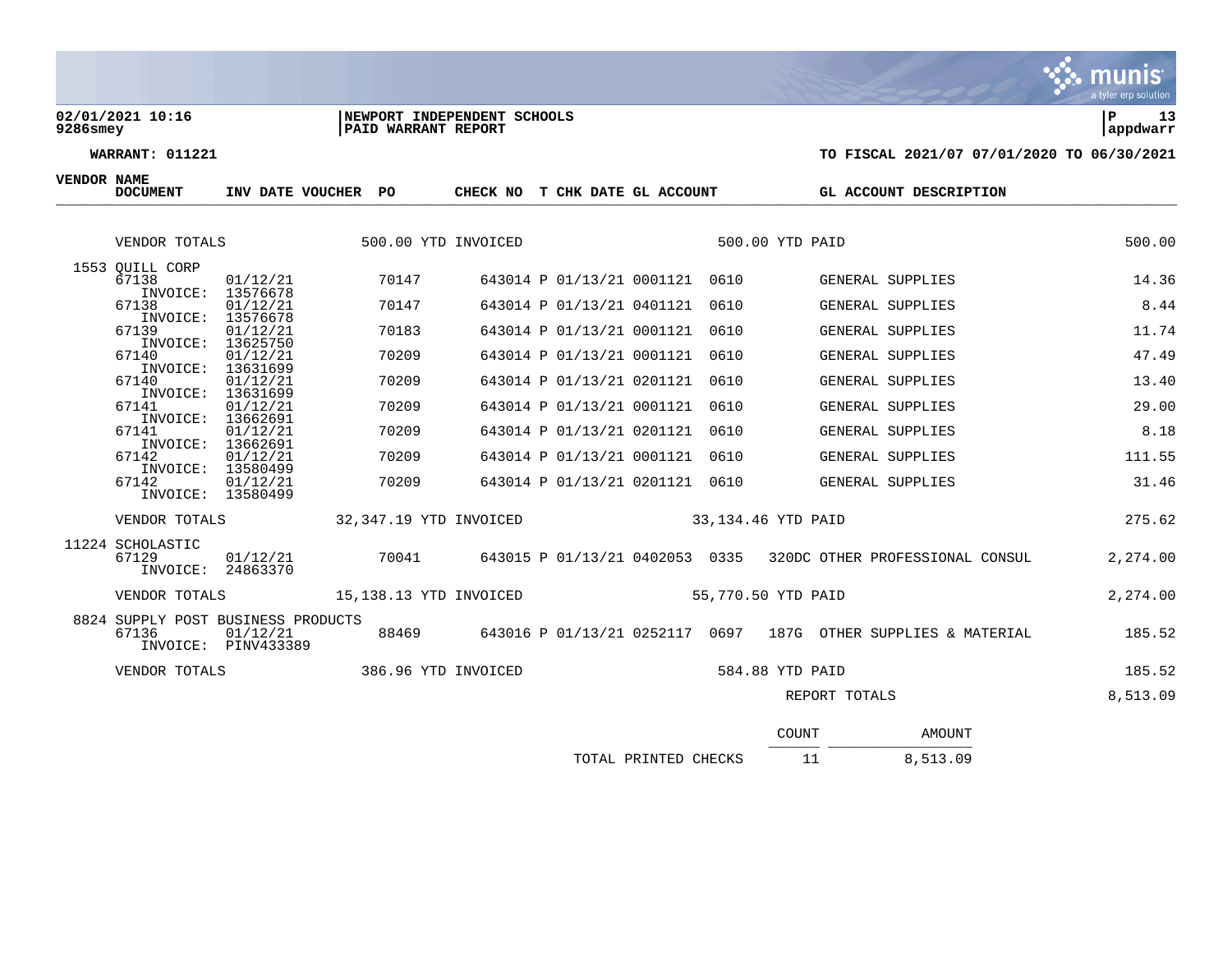### **02/01/2021 10:16 |NEWPORT INDEPENDENT SCHOOLS |P 14 9286smey |PAID WARRANT REPORT |appdwarr**



**WARRANT: 011921SM TO FISCAL 2021/07 07/01/2020 TO 06/30/2021**

**VENDOR NAME**

| <b>DOCUMENT</b>                                        | INV DATE VOUCHER PO                                                                           |  |  | CHECK NO T CHK DATE GL ACCOUNT |  |                   | GL ACCOUNT DESCRIPTION                                                             |          |
|--------------------------------------------------------|-----------------------------------------------------------------------------------------------|--|--|--------------------------------|--|-------------------|------------------------------------------------------------------------------------|----------|
| 11357 ALEXANDRA KROTH<br>67280                         |                                                                                               |  |  |                                |  |                   | 280 01/19/21 043080 P 01/20/21 0011071 0676 SCHOLARSHIPS<br>INVOICE: CHESTER DAVIS | 1,200.00 |
|                                                        | VENDOR TOTALS 1,200.00 YTD INVOICED 1,200.00 YTD PAID                                         |  |  |                                |  |                   |                                                                                    | 1,200.00 |
| 11355 ALISON BIRD<br>67282                             |                                                                                               |  |  |                                |  |                   |                                                                                    | 1,200.00 |
|                                                        | VENDOR TOTALS 1,200.00 YTD INVOICED 1,200.00 YTD PAID                                         |  |  |                                |  |                   |                                                                                    | 1,200.00 |
| 7445 AMAZON<br>67285                                   | INVOICE: 865834778753                                                                         |  |  |                                |  |                   | 01/19/21 88707 643082 P 01/20/21 0001052 0610 GENERAL SUPPLIES                     | 103.55   |
| 67288                                                  | 01/19/21<br>INVOICE: 447863848567                                                             |  |  |                                |  |                   | 88703 643083 P 01/20/21 0011100 0650 SUPPLIES-TECHNOLOGY RELAT                     | 466.90   |
|                                                        | VENDOR TOTALS 47,654.41 YTD INVOICED 47,654.41 YTD PAID                                       |  |  |                                |  |                   |                                                                                    | 570.45   |
| 11343 ANA SALGUERO<br>67260                            | INVOICE: #2 of 7 K MORALES                                                                    |  |  |                                |  |                   | $01/19/21$ $01/19/21$ $0191$ $01/20/21$ $0002826$ $0610$ $741$ GENERAL SUPPLIES    | 400.00   |
|                                                        | VENDOR TOTALS 600.00 YTD INVOICED                                                             |  |  |                                |  | 800.00 YTD PAID   |                                                                                    | 400.00   |
| 11158 BENTON PLUMBING<br>67242<br>INVOICE: 1839        | 01/19/21                                                                                      |  |  |                                |  |                   | 643085 P 01/20/21 0401087 0434 BUILDING REPAIRS & MAINT                            | 1,175.00 |
|                                                        | VENDOR TOTALS 14,375.00 YTD INVOICED 14,375.00 YTD PAID                                       |  |  |                                |  |                   |                                                                                    | 1,175.00 |
| 11137 BEVERLY INTERNATIONAL<br>67256<br>INVOICE: 27674 | 01/19/21                                                                                      |  |  |                                |  |                   | 88720 643086 P 01/20/21 0707025 0672 PERSONAL SERVICES                             | 480.00   |
|                                                        | VENDOR TOTALS                       480.00 YTD INVOICED                       480.00 YTD PAID |  |  |                                |  |                   |                                                                                    | 480.00   |
| 5399 BSN SPORTS<br>67254                               | 01/19/21 88694 643087 P 01/20/21 0707025 0893 UNIFORMS<br>INVOICE: 911413013                  |  |  |                                |  |                   |                                                                                    | 1,887.96 |
| VENDOR TOTALS                                          | 22,082.99 YTD INVOICED 22,082.99 YTD PAID                                                     |  |  |                                |  |                   |                                                                                    | 1,887.96 |
| 3028 BUSCH BROS. ELEVATORS<br>67238<br>INVOICE: 21954  | 01/19/21                                                                                      |  |  |                                |  |                   | 643088 P 01/20/21 0401087 0433 EQUIP/MACH/FURNITURE/ R&M 242.00                    |          |
| VENDOR TOTALS                                          | 1,320.10 YTD INVOICED                                                                         |  |  |                                |  | 1,320.10 YTD PAID |                                                                                    | 242.00   |
|                                                        |                                                                                               |  |  |                                |  |                   |                                                                                    |          |

9530 CINTAS LOCATION #935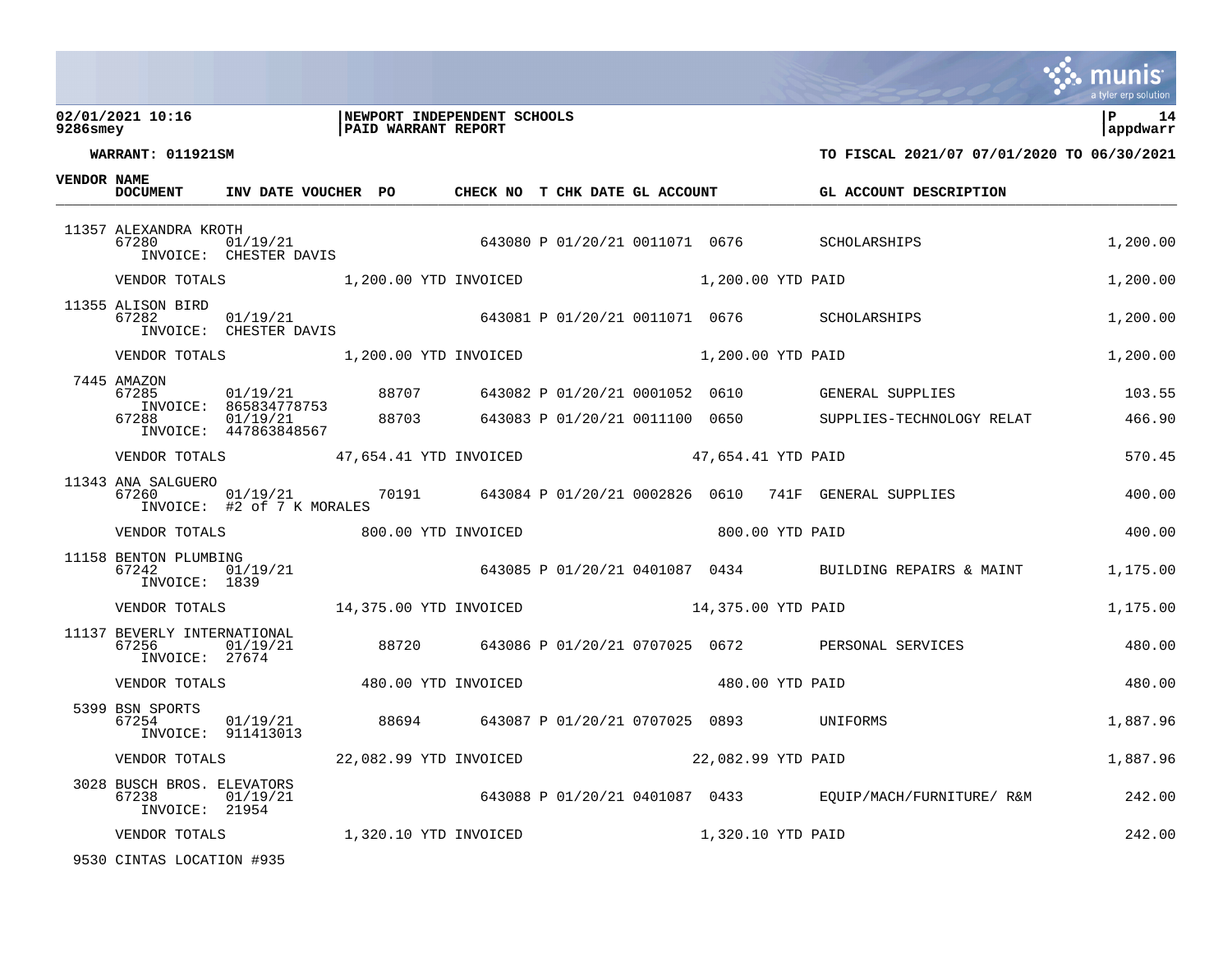### **02/01/2021 10:16 |NEWPORT INDEPENDENT SCHOOLS |P 15 9286smey |PAID WARRANT REPORT |appdwarr**



**WARRANT: 011921SM TO FISCAL 2021/07 07/01/2020 TO 06/30/2021**

| <b>VENDOR NAME</b> | <b>DOCUMENT</b>                                        | INV DATE VOUCHER PO                                                          |                | CHECK NO T CHK DATE GL ACCOUNT |                                                                  |                                         | GL ACCOUNT DESCRIPTION                                                           |                      |
|--------------------|--------------------------------------------------------|------------------------------------------------------------------------------|----------------|--------------------------------|------------------------------------------------------------------|-----------------------------------------|----------------------------------------------------------------------------------|----------------------|
|                    | 67239                                                  | 01/19/21<br>INVOICE: 4073180763                                              |                |                                |                                                                  |                                         | 643089 P 01/20/21 0011087 0610 GENERAL SUPPLIES                                  | 390.57               |
|                    |                                                        | VENDOR TOTALS 4,296.27 YTD INVOICED                                          |                |                                |                                                                  | 4,296.27 YTD PAID                       |                                                                                  | 390.57               |
|                    | 1693 CITY OF NEWPORT<br>67296<br>67297                 | 01/19/21<br>INVOICE: 2021/21/0010436<br>01/19/21<br>INVOICE: 2021/21/0010435 |                |                                | 643090 P 01/20/21 9011096 0435                                   |                                         | VEHICLE REPAIR & MAINT<br>643091 P 01/20/21 0011074 0311 TAX COLLECTION SERVICES | 3,000.00<br>7,588.02 |
|                    | VENDOR TOTALS                                          |                                                                              |                | 252,475.05 YTD INVOICED        |                                                                  | 252,475.05 YTD PAID                     |                                                                                  | 10,588.02            |
|                    | 35 COMBINED LOCK SERVICE<br>67235<br>INVOICE: 26807    | 01/19/21                                                                     | 88592          |                                |                                                                  |                                         | 643092 P 01/20/21 0701087 0610 GENERAL SUPPLIES                                  | 6.80                 |
|                    | VENDOR TOTALS                                          |                                                                              |                | 1,839.05 YTD INVOICED          |                                                                  | 1,839.05 YTD PAID                       |                                                                                  | 6.80                 |
|                    | 769 EASTBAY INC.<br>67255<br>INVOICE: 1345862          | 01/19/21                                                                     | 88695          |                                |                                                                  | 643093 P 01/20/21 0707025 0893 UNIFORMS |                                                                                  | 2,004.00             |
|                    | VENDOR TOTALS                                          |                                                                              |                | 2,004.00 YTD INVOICED          |                                                                  | 2,004.00 YTD PAID                       |                                                                                  | 2,004.00             |
|                    | 1004 EOUIPARTS CORPORATION<br>67294<br>INVOICE: 156592 | 01/19/21                                                                     | 88586          |                                |                                                                  |                                         | 643094 P 01/20/21 0011087 0434 BUILDING REPAIRS & MAINT                          | 868.23               |
|                    | VENDOR TOTALS                                          |                                                                              |                | 14,729.20 YTD INVOICED         |                                                                  | 14,729.20 YTD PAID                      |                                                                                  | 868.23               |
|                    | 6839 HITT'S PRO SHOPS<br>67252<br>67252                | 01/19/21<br>INVOICE: 11072020<br>01/19/21                                    | 88677<br>88677 |                                | 643095 P 01/20/21 0707025 0694<br>643095 P 01/20/21 0707025 0893 |                                         | EOUIPMENT SUPPLIES<br>UNIFORMS                                                   | 825.00<br>550.00     |
|                    |                                                        | INVOICE: 11072020                                                            |                |                                |                                                                  |                                         |                                                                                  |                      |
|                    | VENDOR TOTALS                                          |                                                                              |                | 1,375.00 YTD INVOICED          |                                                                  | 1,375.00 YTD PAID                       |                                                                                  | 1,375.00             |
|                    | 72 JOHNSON ELECTRIC SUPPLY INC.<br>67231               | 01/19/21<br>INVOICE: S100259226.001                                          | 88664          |                                | 643096 P 01/20/21 0011087 0610                                   |                                         | GENERAL SUPPLIES                                                                 | 77.90                |
|                    | 67232                                                  | 01/19/21<br>INVOICE: S100259297                                              | 88670          |                                | 643096 P 01/20/21 0201087 0434                                   |                                         | BUILDING REPAIRS & MAINT                                                         | 4,005.08             |
|                    |                                                        | VENDOR TOTALS 23, 437.67 YTD INVOICED                                        |                |                                |                                                                  | 23,437.67 YTD PAID                      |                                                                                  | 4,082.98             |
|                    | 11356 KAYLA FORD<br>67281                              | 01/19/21                                                                     |                |                                | 643097 P 01/20/21 0011071 0676                                   |                                         | SCHOLARSHIPS                                                                     | 1,200.00             |

INVOICE: CHESTER DAVIS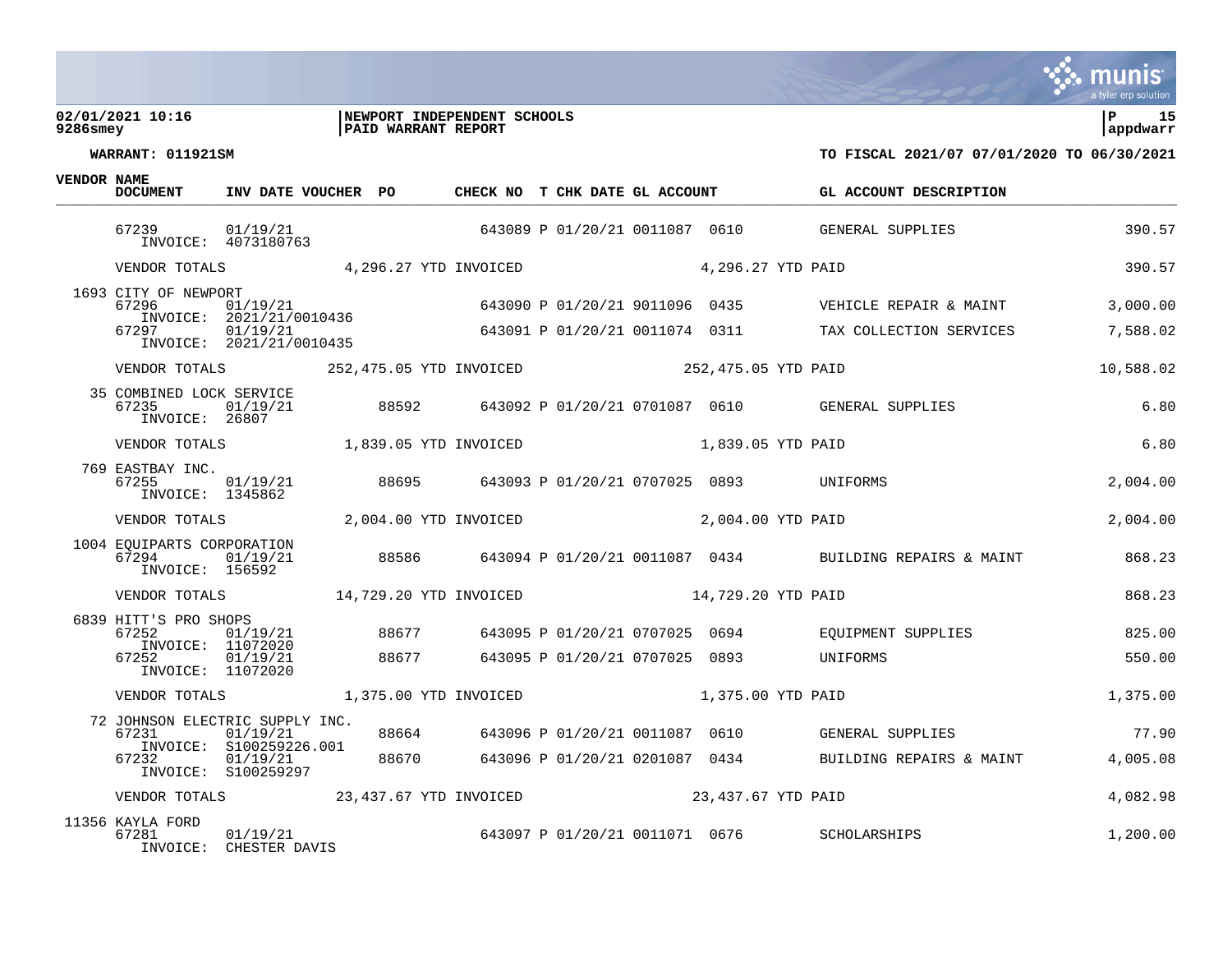### **02/01/2021 10:16 |NEWPORT INDEPENDENT SCHOOLS |P 16 9286smey |PAID WARRANT REPORT |appdwarr**



**WARRANT: 011921SM TO FISCAL 2021/07 07/01/2020 TO 06/30/2021**

**VENDOR NAME**

| <b>VENDOR NAME</b> | <b>DOCUMENT</b>                                                                              | INV DATE VOUCHER PO                                |  |  |                   |  |                 | CHECK NO T CHK DATE GL ACCOUNT GL ACCOUNT DESCRIPTION                                               |          |
|--------------------|----------------------------------------------------------------------------------------------|----------------------------------------------------|--|--|-------------------|--|-----------------|-----------------------------------------------------------------------------------------------------|----------|
|                    |                                                                                              |                                                    |  |  |                   |  |                 |                                                                                                     |          |
|                    | VENDOR TOTALS 1,200.00 YTD INVOICED                                                          |                                                    |  |  | 1,200.00 YTD PAID |  |                 |                                                                                                     | 1,200.00 |
|                    | 75 KENTUCKY MOTOR SERVICE INC KOI<br>67236                                                   | INVOICE: 743-220883                                |  |  |                   |  |                 |                                                                                                     | 95.38    |
|                    | VENDOR TOTALS 4,566.45 YTD INVOICED 4,566.45 YTD PAID                                        |                                                    |  |  |                   |  |                 |                                                                                                     | 95.38    |
|                    | 8674 KRISTY MCNALLY<br>67283                                                                 | INVOICE: OCT, NOV, DEC PHONE                       |  |  |                   |  |                 | 01/19/21 70225 643099 P 01/20/21 0002197 0534 316G CELL PHONE SERVICES                              | 117.00   |
|                    | VENDOR TOTALS 309.27 YTD INVOICED                                                            |                                                    |  |  |                   |  | 309.27 YTD PAID |                                                                                                     | 117.00   |
|                    | 3245 KENTUCKY SCHOOL BOARDS ASSOCIATION<br>67279<br>INVOICE: 21-01065                        | 01/19/21                                           |  |  |                   |  |                 | $-43100 \text{ P}$ 01/20/21 0011071 0338 REGISTRATION FEES                                          | 1,350.00 |
|                    |                                                                                              |                                                    |  |  |                   |  |                 |                                                                                                     | 1,350.00 |
|                    |                                                                                              |                                                    |  |  |                   |  |                 |                                                                                                     | 604.12   |
|                    |                                                                                              |                                                    |  |  |                   |  |                 |                                                                                                     | 1,404.09 |
|                    | VENDOR TOTALS 16,058.97 YTD INVOICED 20,287.79 YTD PAID                                      |                                                    |  |  |                   |  |                 |                                                                                                     | 2,008.21 |
|                    | 7569 LISA RIZZO<br>67293<br>INVOICE: 88717                                                   | 01/19/21 88717 643102 P 01/20/21 0705101 0630 FOOD |  |  |                   |  |                 |                                                                                                     | 55.92    |
|                    | VENDOR TOTALS 505.69 YTD INVOICED                                                            |                                                    |  |  |                   |  | 505.69 YTD PAID |                                                                                                     | 55.92    |
|                    |                                                                                              |                                                    |  |  |                   |  |                 | 2410 LOWE'S COMPANIES, INC.<br>67295 01/19/21 88671 643103 P 01/20/21 0011087 0610 GENERAL SUPPLIES | 28.54    |
|                    | VENDOR TOTALS 6,189.68 YTD INVOICED                                                          |                                                    |  |  | 7,803.80 YTD PAID |  |                 |                                                                                                     | 28.54    |
|                    | 6612 MARK WATTS<br>67259                                                                     | INVOICE: 01192021-1                                |  |  |                   |  |                 | 01/19/21 643104 P 01/20/21 9011092 0349 OTHER PROFESSIONAL SERVIC                                   | 140.00   |
|                    | VENDOR TOTALS                       452.00 YTD INVOICED                      452.00 YTD PAID |                                                    |  |  |                   |  |                 |                                                                                                     | 140.00   |
|                    | 7492 NO KY CHAMBER OF COMMERCE<br>67253 01/19/21                                             |                                                    |  |  |                   |  |                 | <br>643105 P 01/20/21 0011071 0349 OTHER PROFESSIONAL SERVIC                                        | 375.00   |

INVOICE: 013121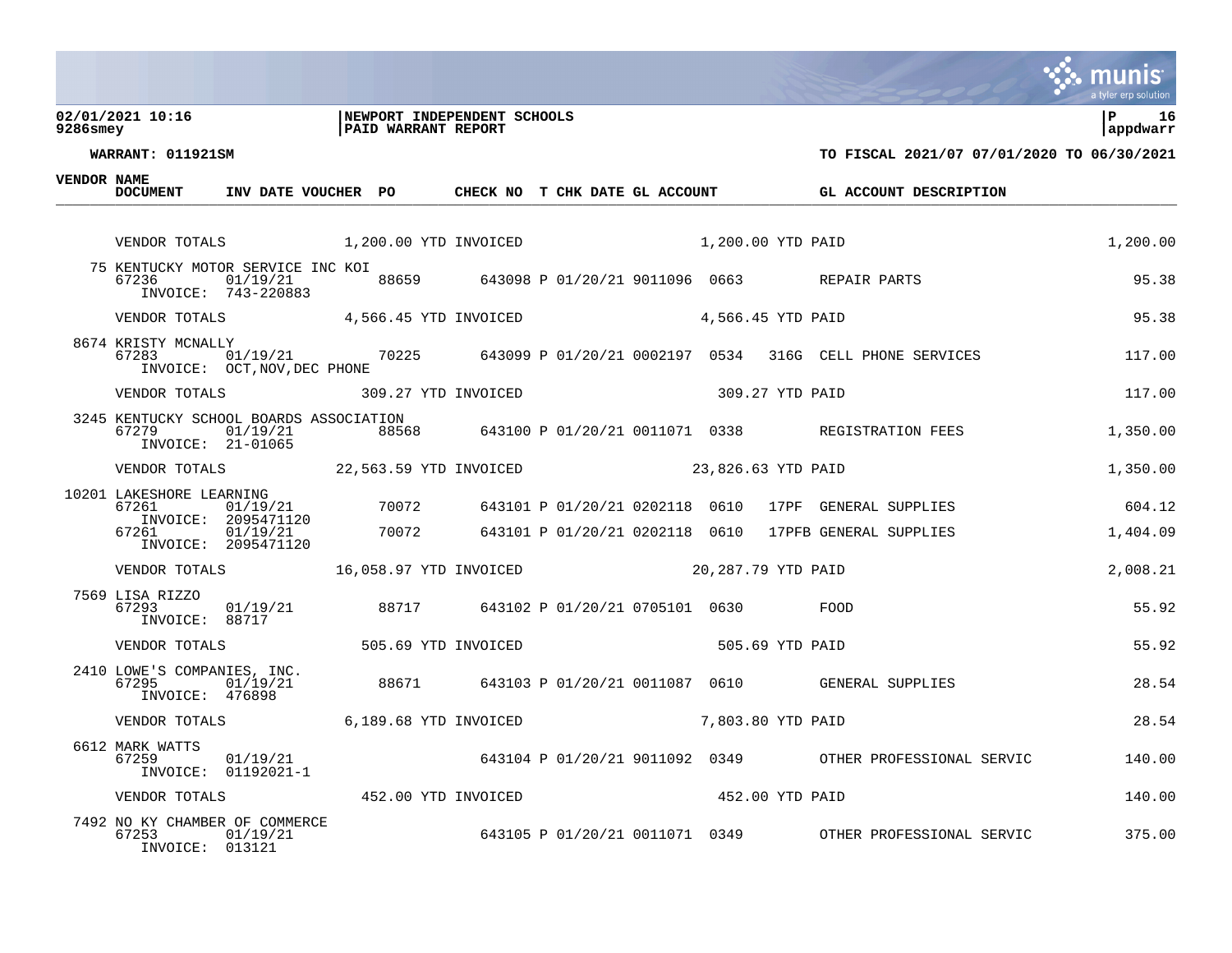### **02/01/2021 10:16 |NEWPORT INDEPENDENT SCHOOLS |P 17 9286smey |PAID WARRANT REPORT |appdwarr**



| VENDOR NAME | <b>DOCUMENT</b>                       | INV DATE VOUCHER PO                                     |       |       | CHECK NO T CHK DATE GL ACCOUNT |                                |      |                    | GL ACCOUNT DESCRIPTION                                        |           |
|-------------|---------------------------------------|---------------------------------------------------------|-------|-------|--------------------------------|--------------------------------|------|--------------------|---------------------------------------------------------------|-----------|
|             | VENDOR TOTALS                         | 375.00 YTD INVOICED                                     |       |       |                                |                                |      | 375.00 YTD PAID    |                                                               | 375.00    |
|             | 67233                                 | 7000 NOEL'S PLUMBING SUPPLY, INC.<br>01/19/21           |       | 88666 | 643106 P 01/20/21 0401087 0434 |                                |      |                    | BUILDING REPAIRS & MAINT                                      | 54.12     |
|             | 67234                                 | INVOICE: 0159224-IN<br>01/19/21<br>INVOICE: 0159498-IN  |       |       |                                |                                |      |                    | 88666 643106 P 01/20/21 0401087 0434 BUILDING REPAIRS & MAINT | 1,842.19  |
|             |                                       | VENDOR TOTALS 1,896.31 YTD INVOICED                     |       |       |                                |                                |      | 1,896.31 YTD PAID  |                                                               | 1,896.31  |
|             | 2800 OFFICE DEPOT, INC.<br>67289      | 01/19/21<br>INVOICE: 145802827001                       |       | 88624 |                                | 643107 P 01/20/21 0701031 0610 |      | SBDM               | GENERAL SUPPLIES                                              | 194.32    |
|             | 67290                                 | 01/19/21<br>INVOICE: 145927616001                       |       | 88689 |                                | 643107 P 01/20/21 0701077      | 0610 | SBDM               | GENERAL SUPPLIES                                              | 31.99     |
|             | 67292                                 | 01/19/21<br>INVOICE: 145928833001                       |       | 88689 |                                | 643107 P 01/20/21 0701077 0610 |      | SBDM               | GENERAL SUPPLIES                                              | 35.35     |
|             |                                       | VENDOR TOTALS 17,782.89 YTD INVOICED 17,782.89 YTD PAID |       |       |                                |                                |      |                    |                                                               | 261.66    |
|             |                                       |                                                         |       |       |                                |                                |      |                    |                                                               | 329.22    |
|             | VENDOR TOTALS                         | 385.48 YTD INVOICED                                     |       |       |                                |                                |      | 385.48 YTD PAID    |                                                               | 329.22    |
|             | 17 PILOT LUMBER & MOORE<br>67251      | 01/19/21<br>INVOICE: 2010-757881                        |       |       |                                |                                |      |                    | 643109 P 01/20/21 0011087 0610 GENERAL SUPPLIES               | 19.74     |
|             | VENDOR TOTALS                         | 177.92 YTD INVOICED                                     |       |       |                                |                                |      | 177.92 YTD PAID    |                                                               | 19.74     |
|             | 8369 PITNEY BOWES<br>67258            | 01/19/21<br>INVOICE: 1017257664                         | 88704 |       | 643110 P 01/20/21 0011080 0531 |                                |      |                    | POSTAGE                                                       | 460.23    |
|             | VENDOR TOTALS                         |                                                         |       |       | 2,330.15 YTD INVOICED          |                                |      | 2,330.15 YTD PAID  |                                                               | 460.23    |
|             | 5596 PSST<br>67237<br>INVOICE: 240864 | 01/19/21                                                |       |       |                                |                                |      |                    | 643111 P 01/20/21 0011080 0349 OTHER PROFESSIONAL SERVIC      | 16,088.01 |
|             |                                       | VENDOR TOTALS 30,802.04 YTD INVOICED 32,419.04 YTD PAID |       |       |                                |                                |      |                    |                                                               | 16,088.01 |
|             | 1553 OUILL CORP<br>67286              | 01/19/21<br>INVOICE: 13725471                           |       |       |                                |                                |      |                    | 88710 643112 P 01/20/21 0011080 0610 GENERAL SUPPLIES         | 287.04    |
|             | VENDOR TOTALS                         |                                                         |       |       | 32,347.19 YTD INVOICED         |                                |      | 33,134.46 YTD PAID |                                                               | 287.04    |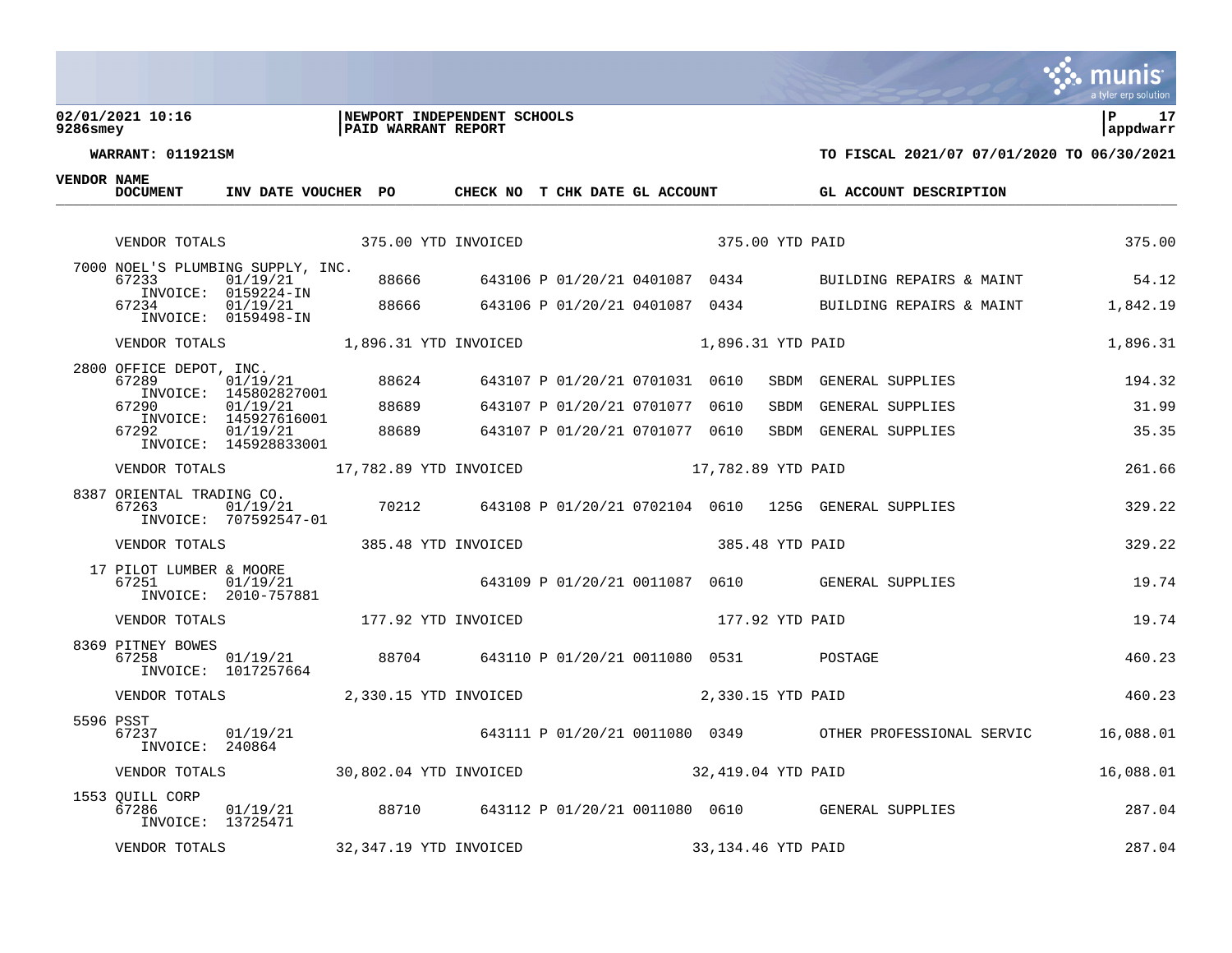### **02/01/2021 10:16 |NEWPORT INDEPENDENT SCHOOLS |P 18 9286smey |PAID WARRANT REPORT |appdwarr**



| <b>VENDOR NAME</b> | DOCUMENT                                      | INV DATE VOUCHER PO                                                          |  | CHECK NO T CHK DATE GL ACCOUNT |                                |      |                 | GL ACCOUNT DESCRIPTION                                                                 |          |
|--------------------|-----------------------------------------------|------------------------------------------------------------------------------|--|--------------------------------|--------------------------------|------|-----------------|----------------------------------------------------------------------------------------|----------|
|                    | 8703 RUMPKE                                   |                                                                              |  |                                |                                |      |                 |                                                                                        |          |
|                    | 67244<br>INVOICE: 2913327                     | 01/19/21                                                                     |  |                                | 643114 P 01/20/21 0401087 0421 |      |                 | SANITATION SERVICE                                                                     | 385.00   |
|                    | 67245<br>INVOICE:                             | 01/19/21<br>2903578                                                          |  |                                | 643113 P 01/20/21 0401087 0421 |      |                 | SANITATION SERVICE                                                                     | 747.66   |
|                    | 67246                                         | 01/19/21                                                                     |  |                                | 643113 P 01/20/21 0201087 0421 |      |                 | SANITATION SERVICE                                                                     | 747.66   |
|                    | INVOICE: 2903577<br>67247                     | 01/19/21                                                                     |  |                                | 643113 P 01/20/21 9011087      | 0421 |                 | SANITATION SERVICE                                                                     | 73.44    |
|                    | INVOICE: 2903579<br>67248                     | 01/19/21                                                                     |  |                                | 643113 P 01/20/21 1031087 0421 |      |                 | SANITATION SERVICE                                                                     | 199.92   |
|                    | INVOICE: 2903576<br>67249                     | 01/19/21                                                                     |  |                                | 643113 P 01/20/21 0701087 0421 |      |                 | SANITATION SERVICE                                                                     | 1,495.32 |
|                    | INVOICE: 2903575<br>67250<br>INVOICE: 2903635 | 01/19/21                                                                     |  |                                | 643113 P 01/20/21 0011087 0421 |      |                 | SANITATION SERVICE                                                                     | 354.96   |
|                    |                                               |                                                                              |  |                                |                                |      |                 |                                                                                        | 4,003.96 |
|                    | 67284                                         | 10519 SUPERFLEET MASTERCARD PROGRAM                                          |  |                                |                                |      |                 |                                                                                        | 365.02   |
|                    |                                               | VENDOR TOTALS 2,474.91 YTD INVOICED 2,474.91 YTD PAID                        |  |                                |                                |      |                 |                                                                                        | 365.02   |
|                    | 9676 THE GRANARY, LLC<br>67243                | 01/19/21<br>010121 RENT<br>INVOICE: 010121 RENT                              |  |                                |                                |      |                 | 643116 P 01/20/21 0001087 0349 OTHER PROFESSIONAL SERVIC                               | 370.00   |
|                    |                                               |                                                                              |  |                                |                                |      |                 |                                                                                        | 370.00   |
|                    | 67230                                         | 10031 THOMSON REUTERS-WEST PUBLISHING CORP<br>01/19/21<br>INVOICE: 843613618 |  |                                |                                |      |                 | $643117 \text{ P} 01/20/21 \text{ } 0001029$ $0349$ OTHER PROFESSIONAL SERVIC $448.31$ |          |
|                    |                                               |                                                                              |  |                                |                                |      |                 |                                                                                        | 448.31   |
|                    | 9076 ULINE<br>67262                           | INVOICE: 128635260                                                           |  |                                |                                |      |                 | 01/19/21 70205 643118 P 01/20/21 0202104 0679 125G OTHER STUDENT ACTIVITIES            | 158.87   |
|                    | VENDOR TOTALS                                 | 158.87 YTD INVOICED                                                          |  |                                |                                |      | 158.87 YTD PAID |                                                                                        | 158.87   |
|                    |                                               |                                                                              |  |                                |                                |      |                 | 7689 VALLEY JANITOR SUPPLY CO.<br>643119 P 01/20/21 0401087 0610 GENERAL SUPPLIES      | 16.88    |
|                    |                                               | VENDOR TOTALS 49,616.34 YTD INVOICED 49,616.34 YTD PAID                      |  |                                |                                |      |                 |                                                                                        | 16.88    |
|                    | 10666 VALOR LLC<br>67240<br>INVOICE: 9433966  | 01/19/21                                                                     |  |                                |                                |      |                 | 643120 P 01/20/21 9011096 0627 DIESEL FUEL                                             | 959.81   |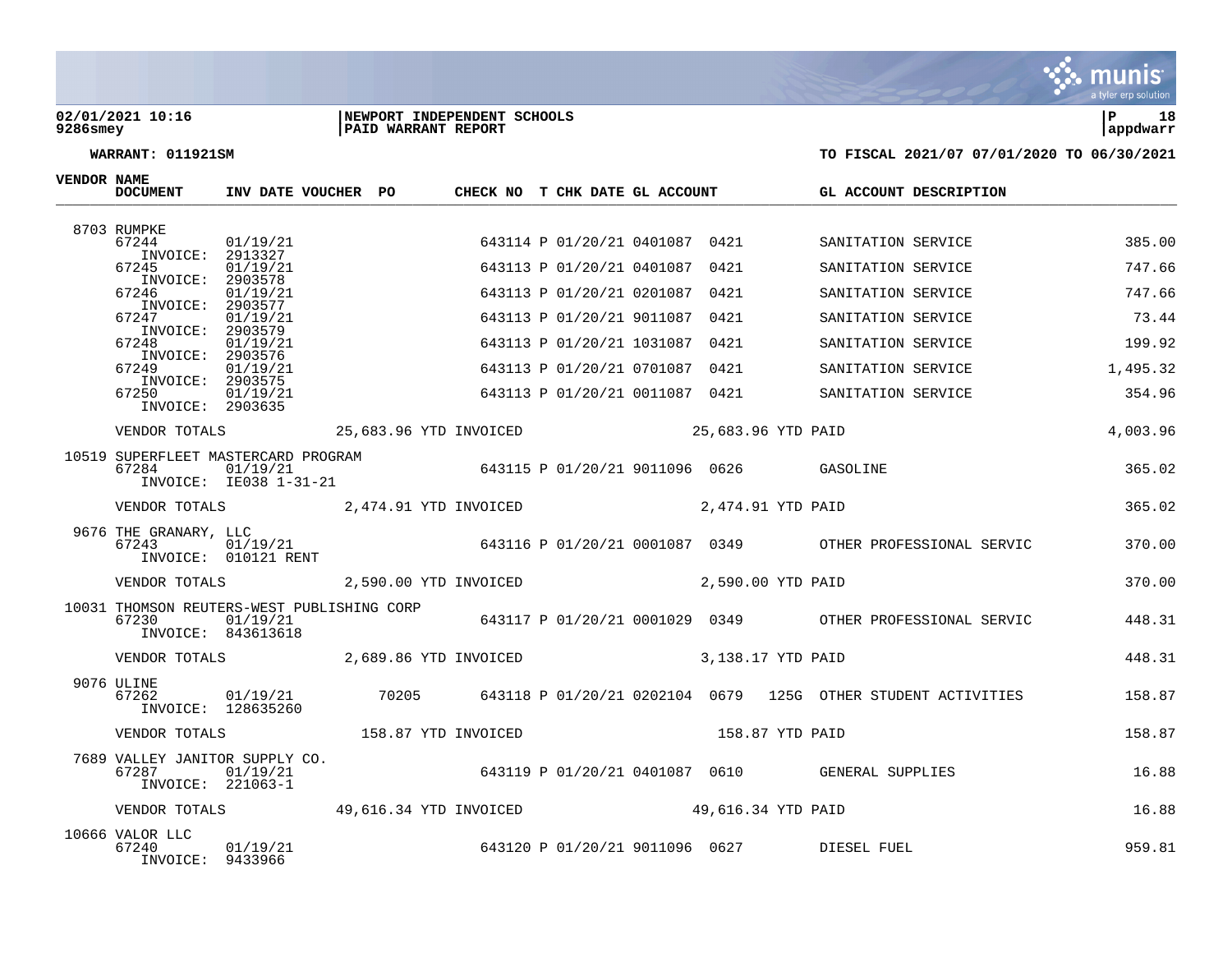|                                 |                     |                        |                            |                             |                                |                      |                   |                        | a tyler erp solution                       |
|---------------------------------|---------------------|------------------------|----------------------------|-----------------------------|--------------------------------|----------------------|-------------------|------------------------|--------------------------------------------|
| 02/01/2021 10:16<br>$9286$ smey |                     |                        | <b>PAID WARRANT REPORT</b> | NEWPORT INDEPENDENT SCHOOLS |                                |                      |                   |                        | lР<br>19<br>appdwarr                       |
| WARRANT: 011921SM               |                     |                        |                            |                             |                                |                      |                   |                        | TO FISCAL 2021/07 07/01/2020 TO 06/30/2021 |
| VENDOR NAME<br><b>DOCUMENT</b>  |                     | INV DATE VOUCHER<br>PO |                            | CHECK NO                    | T CHK DATE GL ACCOUNT          |                      |                   | GL ACCOUNT DESCRIPTION |                                            |
| 67241<br>INVOICE:               | 01/19/21<br>3226446 |                        |                            |                             | 643120 P 01/20/21 9011096 0610 |                      |                   | GENERAL SUPPLIES       | 50.88                                      |
| VENDOR TOTALS                   |                     |                        |                            | 2,673.92 YTD INVOICED       |                                |                      | 2,673.92 YTD PAID |                        | 1,010.69                                   |
|                                 |                     |                        |                            |                             |                                |                      | REPORT TOTALS     |                        | 57,557.00                                  |
|                                 |                     |                        |                            |                             |                                |                      | COUNT             | AMOUNT                 |                                            |
|                                 |                     |                        |                            |                             |                                | TOTAL PRINTED CHECKS | 41                | 57,557.00              |                                            |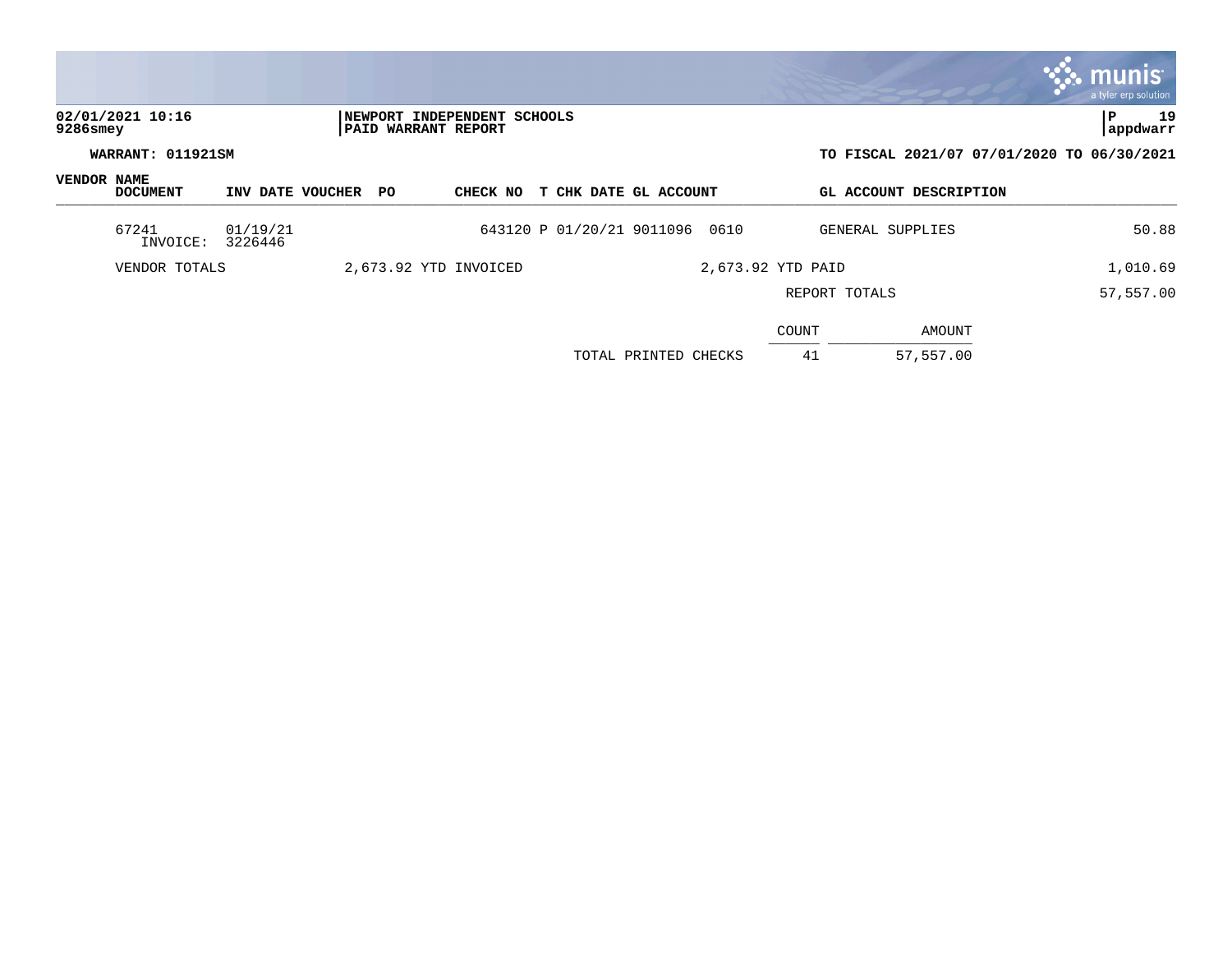### **02/01/2021 10:16 |NEWPORT INDEPENDENT SCHOOLS |P 20 9286smey |PAID WARRANT REPORT |appdwarr**



**WARRANT: 012121SM TO FISCAL 2021/07 07/01/2020 TO 06/30/2021**

| <b>VENDOR NAME</b> | <b>DOCUMENT</b>                                          | INV DATE VOUCHER PO                                     |  | CHECK NO T CHK DATE GL ACCOUNT |                   |                 | GL ACCOUNT DESCRIPTION                                                                          |          |
|--------------------|----------------------------------------------------------|---------------------------------------------------------|--|--------------------------------|-------------------|-----------------|-------------------------------------------------------------------------------------------------|----------|
|                    | 67299<br>INVOICE: 4367                                   | 11053 ADVANCED MECHANICAL OF NKY<br>01/21/21            |  |                                |                   |                 | NKY<br>88729        643130 P 01/28/21 0701087   0434                BUILDING  REPAIRS  &  MAINT | 1,630.23 |
|                    | 67307<br>INVOICE: 4372                                   | 01/21/21                                                |  |                                |                   |                 | 643130 P 01/28/21 0401087 0434 BUILDING REPAIRS & MAINT                                         | 1,908.52 |
|                    |                                                          |                                                         |  |                                |                   |                 |                                                                                                 | 3,538.75 |
|                    | 11362 ARBITER SPORTS<br>67329<br>INVOICE: 00659118       |                                                         |  |                                |                   |                 | 01/21/21 88752 643131 P 01/28/21 0707025 0349 OTHER PROFESSIONAL SERVIC 690.00                  |          |
|                    | VENDOR TOTALS                                            | 690.00 YTD INVOICED                                     |  |                                |                   | 690.00 YTD PAID |                                                                                                 | 690.00   |
|                    |                                                          |                                                         |  |                                |                   |                 |                                                                                                 | 283.95   |
|                    | VENDOR TOTALS                                            | 3,841.28 YTD INVOICED                                   |  |                                | 3,841.28 YTD PAID |                 |                                                                                                 | 283.95   |
|                    | 9238 BLUE CHIP RECORD STORAGE<br>67301<br>INVOICE: 46929 | 01/21/21                                                |  |                                |                   |                 | 643133 P 01/28/21 0001029 0349 OTHER PROFESSIONAL SERVIC                                        | 517.40   |
|                    |                                                          |                                                         |  |                                |                   |                 |                                                                                                 | 517.40   |
|                    | 11170 BRANDON WALSH<br>67337                             | 01/21/21<br>01252021-2<br>INVOICE: 01252021-2           |  |                                |                   |                 | 643134 P 01/28/21 0707025 0349 OTHER PROFESSIONAL SERVIC                                        | 125.00   |
|                    |                                                          |                                                         |  |                                |                   |                 |                                                                                                 | 125.00   |
|                    | 11047 BRIGHTON PROPERTIES<br>67298<br>INVOICE: JANRENT   | 01/21/21                                                |  |                                |                   |                 | 88085 643135 P 01/28/21 0301087 0441 LAND & BUILDING RENT                                       | 3,282.32 |
|                    |                                                          | VENDOR TOTALS 22,976.24 YTD INVOICED 22,976.24 YTD PAID |  |                                |                   |                 |                                                                                                 | 3,282.32 |
|                    | 9079 BRITTANY STACY<br>67375<br>INVOICE: 012721          |                                                         |  |                                |                   |                 |                                                                                                 | 76.44    |
|                    |                                                          | VENDOR TOTALS 202.33 YTD INVOICED                       |  |                                |                   | 202.33 YTD PAID |                                                                                                 | 76.44    |
| 10580 CBTS         | 67302                                                    | 01/21/21<br>INVOICE: 1950621-01102021                   |  |                                |                   |                 | 643137 P 01/28/21 0011087 0532 TELEPHONE                                                        | 99.76    |
|                    | VENDOR TOTALS                                            | 937.52 YTD INVOICED                                     |  |                                |                   | 937.52 YTD PAID |                                                                                                 | 99.76    |

30 CINCINNATI BELL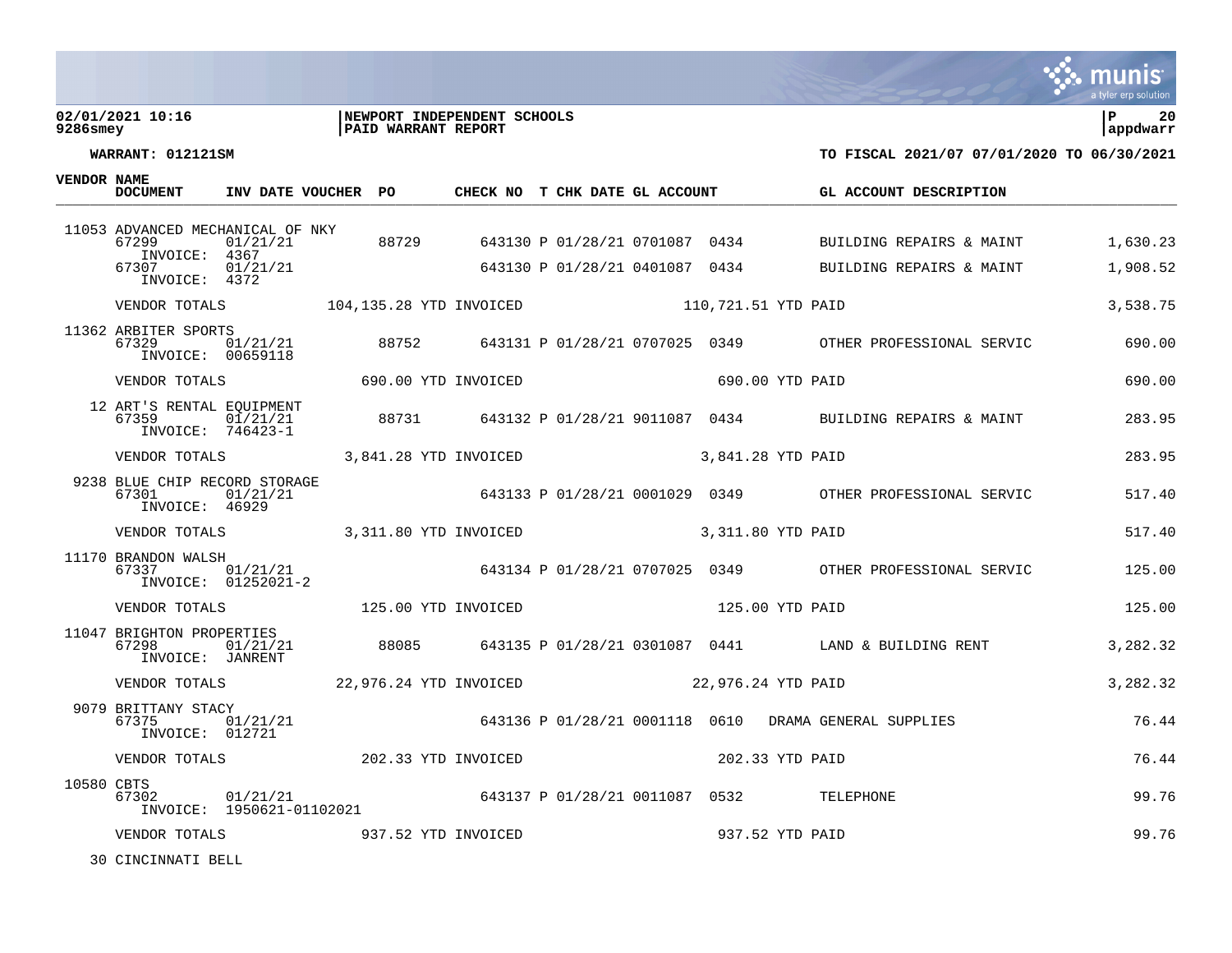

### **02/01/2021 10:16 |NEWPORT INDEPENDENT SCHOOLS |P 21 9286smey |PAID WARRANT REPORT |appdwarr**



| <b>VENDOR NAME</b> | <b>DOCUMENT</b>                           | INV DATE VOUCHER PO                                                         |       | CHECK NO T CHK DATE GL ACCOUNT       |                                |      |                    | GL ACCOUNT DESCRIPTION                                     |           |
|--------------------|-------------------------------------------|-----------------------------------------------------------------------------|-------|--------------------------------------|--------------------------------|------|--------------------|------------------------------------------------------------|-----------|
|                    | 67303<br>INVOICE:                         | 01/21/21<br>8594310063623 13121                                             |       |                                      | 643138 P 01/28/21 0201087 0532 |      |                    | TELEPHONE                                                  | 123.26    |
|                    | 67304                                     | 01/21/21                                                                    |       |                                      | 643138 P 01/28/21 0011087 0532 |      |                    | TELEPHONE                                                  | 82.17     |
|                    | 67305                                     | INVOICE: 8594310047577 013121<br>01/21/21                                   |       |                                      | 643138 P 01/28/21 0011087 0532 |      |                    | <b>TELEPHONE</b>                                           | 73.74     |
|                    | 67306                                     | INVOICE: 8592611163221 013121<br>01/21/21<br>INVOICE: 8592920047799 013121  |       |                                      | 643138 P 01/28/21 0701087 0532 |      |                    | TELEPHONE                                                  | 205.42    |
|                    |                                           |                                                                             |       | VENDOR TOTALS 20,540.57 YTD INVOICED |                                |      | 21,576.40 YTD PAID |                                                            | 484.59    |
|                    | 11340 EDPUZZLE<br>67323<br>INVOICE: 10699 | 01/21/21                                                                    | 88711 |                                      |                                |      |                    | 643139 P 01/28/21 0701118 0735 SBDM TECH SOFTWARE          | 570.00    |
|                    | VENDOR TOTALS                             |                                                                             |       | 1,398.00 YTD INVOICED                |                                |      | 1,398.00 YTD PAID  |                                                            | 570.00    |
|                    | 11143 ENCORE TECHNOLOGIES<br>67377        | 01/21/21                                                                    | 88716 |                                      | 643140 P 01/28/21 0011100 0734 |      |                    | TECH-RELATED HARDWARE                                      | 923.30    |
|                    | 67377                                     | INVOICE: INVDRP023906<br>01/21/21                                           | 88716 |                                      | 643140 P 01/28/21 0201100 0734 |      |                    | TECH-RELATED HARDWARE                                      | 923.33    |
|                    | 67377                                     | INVOICE: INVDRP023906<br>01/21/21                                           | 88716 |                                      | 643140 P 01/28/21 0401100 0734 |      |                    | TECH-RELATED HARDWARE                                      | 923.33    |
|                    | 67377                                     | INVOICE: INVDRP023906<br>01/21/21<br>INVOICE: INVDRP023906                  | 88716 |                                      | 643140 P 01/28/21 0701100 0734 |      |                    | TECH-RELATED HARDWARE                                      | 923.33    |
|                    |                                           | VENDOR TOTALS                                                               |       | 13,611.53 YTD INVOICED               |                                |      | 13,611.53 YTD PAID |                                                            | 3,693.29  |
|                    | 10733 ESI, INC<br>67389                   | 01/21/21<br>INVOICE: JOB 411827                                             |       |                                      |                                |      |                    | 643141 P 01/28/21 0003603 0450 18150 CONSTRUCTION SERVICES | 73,068.00 |
|                    | VENDOR TOTALS                             |                                                                             |       | 73,068.00 YTD INVOICED               |                                |      | 73,068.00 YTD PAID |                                                            | 73,068.00 |
|                    | 67380                                     | 10168 FRONTLINE TECHNOLOGIES GROUP, LLC<br>01/21/21<br>INVOICE: INVUS130936 |       |                                      | 643142 P 01/28/21 0011075 0349 |      |                    | OTHER PROFESSIONAL SERVIC                                  | 173.75    |
|                    | 67380                                     | 01/21/21                                                                    |       |                                      | 643142 P 01/28/21 0201077 0349 |      |                    | OTHER PROFESSIONAL SERVIC                                  | 173.75    |
|                    | INVOICE:<br>67380                         | INVUS130936<br>01/21/21                                                     |       |                                      | 643142 P 01/28/21 0401077 0349 |      |                    | OTHER PROFESSIONAL SERVIC                                  | 173.75    |
|                    | 67380                                     | INVOICE: INVUS130936<br>01/21/21                                            |       |                                      | 643142 P 01/28/21 0701077 0349 |      |                    | OTHER PROFESSIONAL SERVIC                                  | 173.75    |
|                    | 67381                                     | INVOICE: INVUS130936<br>01/21/21                                            |       |                                      | 643142 P 01/28/21 0011075      | 0349 |                    | OTHER PROFESSIONAL SERVIC                                  | 500.00    |
|                    | 67381                                     | INVOICE: INVUS130889<br>01/21/21                                            |       |                                      | 643142 P 01/28/21 0201077 0349 |      |                    | OTHER PROFESSIONAL SERVIC                                  | 500.00    |
|                    | 67381                                     | INVOICE: INVUS130889<br>01/21/21                                            |       |                                      | 643142 P 01/28/21 0401077 0349 |      |                    | OTHER PROFESSIONAL SERVIC                                  | 500.00    |
|                    | INVOICE:<br>67381                         | INVUS130889<br>01/21/21                                                     |       |                                      | 643142 P 01/28/21 0701077      | 0349 |                    | OTHER PROFESSIONAL SERVIC                                  | 500.00    |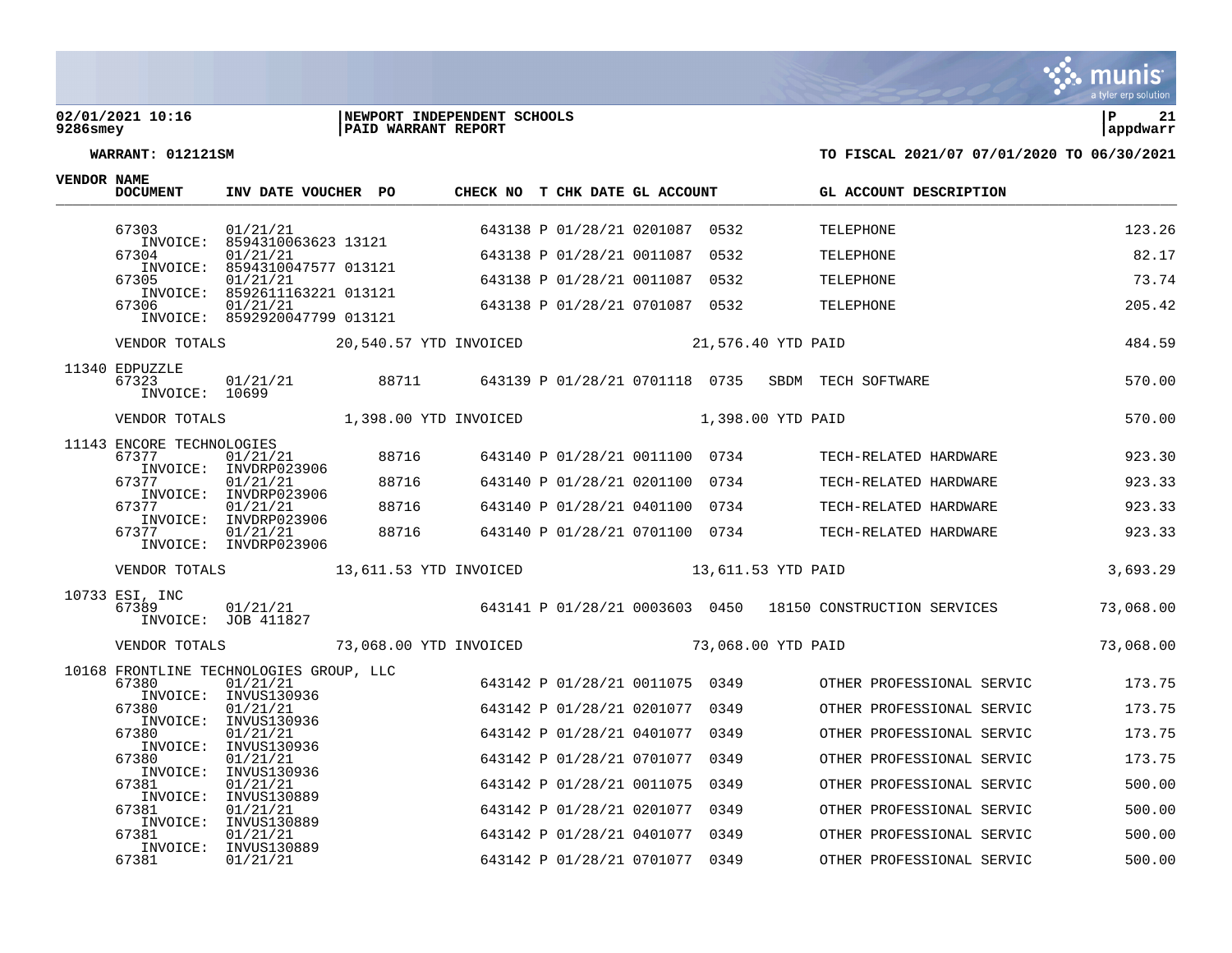### **02/01/2021 10:16 |NEWPORT INDEPENDENT SCHOOLS |P 22 9286smey |PAID WARRANT REPORT |appdwarr**



| <b>VENDOR NAME</b> | <b>DOCUMENT</b>                                                                                                                                           | INV DATE VOUCHER PO                                                                                                                                                                                                                                                        |                        |                     | CHECK NO T CHK DATE GL ACCOUNT                                                                                                                                                                                                                                                                            |      | GL ACCOUNT DESCRIPTION                                                                                           |                                                                                                   |
|--------------------|-----------------------------------------------------------------------------------------------------------------------------------------------------------|----------------------------------------------------------------------------------------------------------------------------------------------------------------------------------------------------------------------------------------------------------------------------|------------------------|---------------------|-----------------------------------------------------------------------------------------------------------------------------------------------------------------------------------------------------------------------------------------------------------------------------------------------------------|------|------------------------------------------------------------------------------------------------------------------|---------------------------------------------------------------------------------------------------|
|                    | 67382<br>67382<br>67382<br>67382                                                                                                                          | INVOICE: INVUS130889<br>01/21/21<br>INVOICE: INVUS130888<br>01/21/21<br>INVOICE: INVUS130888<br>01/21/21<br>INVOICE: INVUS130888<br>01/21/21<br>INVOICE: INVUS130888                                                                                                       |                        |                     | 643142 P 01/28/21 0011075 0349<br>643142 P 01/28/21 0201077 0349<br>643142 P 01/28/21 0401077 0349<br>643142 P 01/28/21 0701077 0349                                                                                                                                                                      |      | OTHER PROFESSIONAL SERVIC<br>OTHER PROFESSIONAL SERVIC<br>OTHER PROFESSIONAL SERVIC<br>OTHER PROFESSIONAL SERVIC | 2,675.00<br>2,675.00<br>2,675.00<br>2,675.00                                                      |
|                    | VENDOR TOTALS                                                                                                                                             |                                                                                                                                                                                                                                                                            | 64,838.54 YTD INVOICED |                     |                                                                                                                                                                                                                                                                                                           |      | 64,838.54 YTD PAID                                                                                               | 13,395.00                                                                                         |
|                    | 9370 GORDON FOOD SERVICE<br>67311<br>67312<br>INVOICE:<br>67313<br>67314<br>INVOICE:<br>67315<br>67316<br>67317<br>INVOICE:<br>67318<br>INVOICE:<br>67319 | 01/21/21<br>INVOICE: 207344414<br>01/21/21<br>207344422<br>01/21/21<br>INVOICE: 207193847<br>01/21/21<br>207193842<br>01/21/21<br>INVOICE: 207344425<br>01/21/21<br>INVOICE: 207193850<br>01/21/21<br>207193848<br>01/21/21<br>207344424<br>01/21/21<br>INVOICE: 207344419 |                        |                     | 643143 P 01/28/21 0205101 0610<br>643143 P 01/28/21 0205101 0630<br>643143 P 01/28/21 0205101 0630<br>643143 P 01/28/21 0705101 0630<br>643143 P 01/28/21 0705101<br>643143 P 01/28/21 0405101 0630<br>643143 P 01/28/21 0405101 0630<br>643143 P 01/28/21 0405101 0610<br>643143 P 01/28/21 0405101 0630 | 0630 | GENERAL SUPPLIES<br>FOOD<br>FOOD<br>FOOD<br>FOOD<br>FOOD<br>FOOD<br>GENERAL SUPPLIES<br>FOOD                     | 19.50<br>1,145.21<br>1,282.35<br>2,495.79<br>1,531.87<br>869.05<br>1,457.81<br>568.05<br>1,032.31 |
|                    | VENDOR TOTALS                                                                                                                                             |                                                                                                                                                                                                                                                                            | 95,031.48 YTD INVOICED |                     |                                                                                                                                                                                                                                                                                                           |      | 101,651.84 YTD PAID                                                                                              | 10,401.94                                                                                         |
|                    | 11350 LITERACY RESOURCES, LLC<br>67379<br>INVOICE: 77859                                                                                                  | 01/21/21                                                                                                                                                                                                                                                                   | 88715                  |                     |                                                                                                                                                                                                                                                                                                           |      | 643144 P 01/28/21 0201118 0644 SBDM TEXTBOOK & OTHER INSTRU M                                                    | 87.99                                                                                             |
|                    | VENDOR TOTALS                                                                                                                                             |                                                                                                                                                                                                                                                                            |                        | 87.99 YTD INVOICED  |                                                                                                                                                                                                                                                                                                           |      | 87.99 YTD PAID                                                                                                   | 87.99                                                                                             |
|                    | 7250 K.C. PROVISIONS, LLC<br>67308<br>INVOICE: 00248934<br>67320<br>INVOICE: 00248933                                                                     | 01/21/21<br>01/21/21                                                                                                                                                                                                                                                       |                        |                     | 643145 P 01/28/21 0705101 0630<br>643145 P 01/28/21 0405101 0630                                                                                                                                                                                                                                          |      | FOOD<br>FOOD                                                                                                     | 49.99<br>72.59                                                                                    |
|                    | VENDOR TOTALS                                                                                                                                             |                                                                                                                                                                                                                                                                            |                        | 225.84 YTD INVOICED |                                                                                                                                                                                                                                                                                                           |      | 225.84 YTD PAID                                                                                                  | 122.58                                                                                            |
|                    | 271 KLOSTERMAN BAKERY<br>67309<br>INVOICE: 23590                                                                                                          | 01/21/21                                                                                                                                                                                                                                                                   |                        |                     | 643146 P 01/28/21 0705101 0630                                                                                                                                                                                                                                                                            |      | FOOD                                                                                                             | 76.20                                                                                             |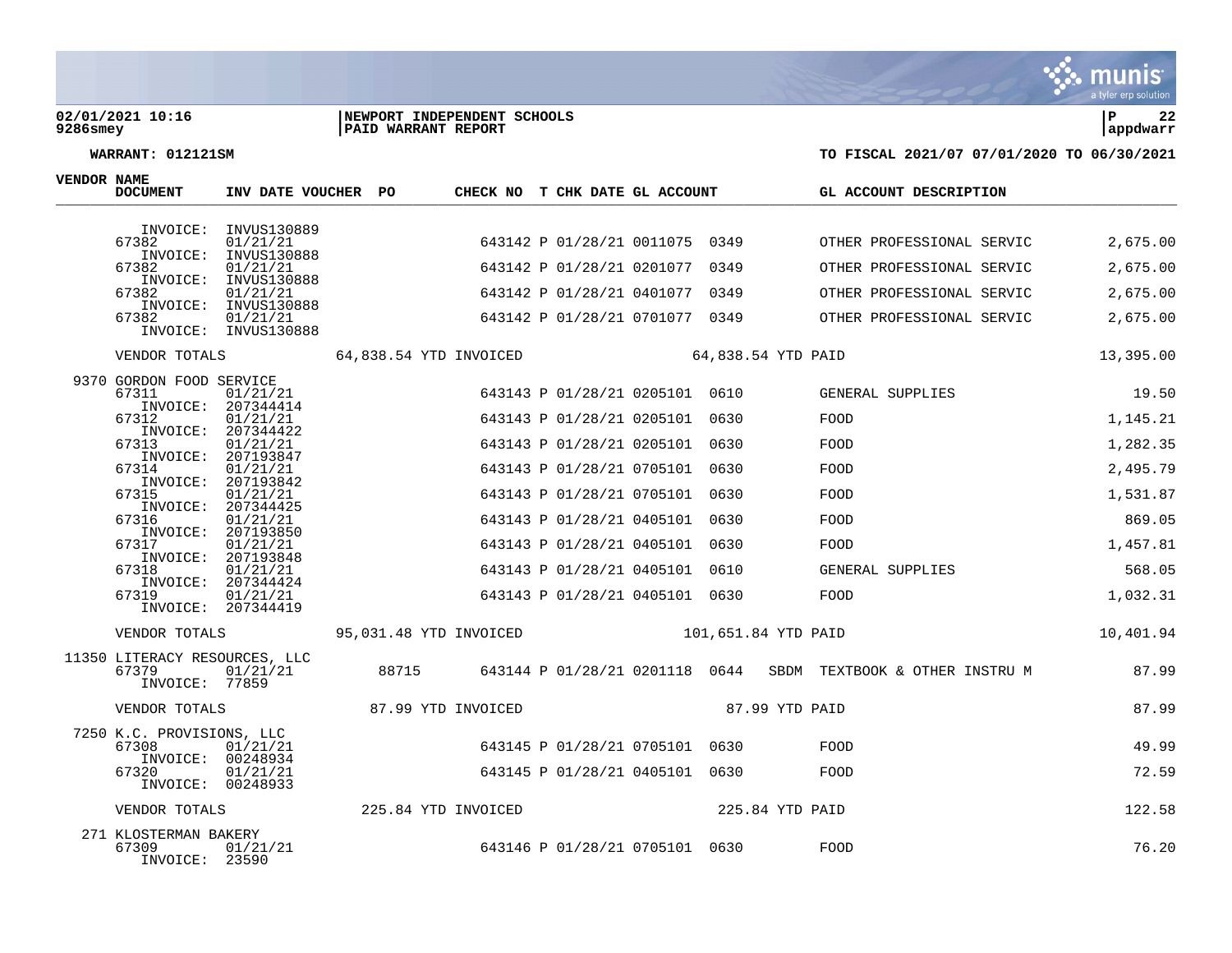### **02/01/2021 10:16 |NEWPORT INDEPENDENT SCHOOLS |P 23 9286smey |PAID WARRANT REPORT |appdwarr**



| <b>VENDOR NAME</b> | <b>DOCUMENT</b>                                            | INV DATE VOUCHER PO                                   |       | CHECK NO T CHK DATE GL ACCOUNT |                                                                  |                    | GL ACCOUNT DESCRIPTION                                                                     |                  |
|--------------------|------------------------------------------------------------|-------------------------------------------------------|-------|--------------------------------|------------------------------------------------------------------|--------------------|--------------------------------------------------------------------------------------------|------------------|
|                    | 67310<br>INVOICE: 23584                                    | 01/21/21                                              |       | 643146 P 01/28/21 0205101 0630 |                                                                  |                    | <b>EOOD</b>                                                                                | 106.50           |
|                    |                                                            | VENDOR TOTALS 1,335.48 YTD INVOICED 1,335.48 YTD PAID |       |                                |                                                                  |                    |                                                                                            | 182.70           |
|                    | 9768 KSBA<br>67350                                         | INVOICE: 12312020 04                                  |       |                                |                                                                  |                    | 01/21/21 643147 P 01/28/21 0001071 0253 KSBA UNEMPLOYMENT INSURAN                          | 9,544.99         |
|                    |                                                            |                                                       |       |                                |                                                                  |                    |                                                                                            | 9,544.99         |
|                    | 9141 MACJUTSU, INC<br>67331                                | $INVOICE: MJ-2021-18$                                 |       |                                |                                                                  |                    | _<br>01/21/21      88719     643148 P 01/28/21 0011100 0349      OTHER PROFESSIONAL SERVIC | 800.00           |
|                    | VENDOR TOTALS                                              |                                                       |       | 800.00 YTD INVOICED            |                                                                  | 800.00 YTD PAID    |                                                                                            | 800.00           |
|                    | 308 MARK BALL<br>67336<br>INVOICE: 01252021                | 01/21/21                                              |       |                                |                                                                  |                    | 643149 P 01/28/21 0707025 0349 OTHER PROFESSIONAL SERVIC                                   | 125.00           |
|                    | VENDOR TOTALS                                              | 125.00 YTD INVOICED                                   |       |                                |                                                                  | 125.00 YTD PAID    |                                                                                            | 125.00           |
|                    | 9306 MARTHA KAISING<br>67334<br>INVOICE: 88755             | 01/21/21                                              | 88755 |                                |                                                                  |                    | 643150 P 01/28/21 0401121 0349 OTHER PROFESSIONAL SERVIC                                   | 4,550.00         |
|                    |                                                            | VENDOR TOTALS 39,760.00 YTD INVOICED                  |       |                                |                                                                  | 39,760.00 YTD PAID |                                                                                            | 4,550.00         |
|                    | 11360 NEW DAIRY OPCO<br>67322<br>INVOICE: 3467594<br>67322 | 01/21/21<br>01/21/21                                  |       |                                | 643151 P 01/28/21 0205101 0630<br>643151 P 01/28/21 0405101 0630 |                    | FOOD<br>FOOD                                                                               | 566.84<br>807.19 |
|                    | INVOICE: 3467594<br>67322                                  |                                                       |       |                                |                                                                  |                    | FOOD                                                                                       |                  |
|                    | INVOICE: 3467594                                           | 01/21/21                                              |       |                                | 643151 P 01/28/21 0705101 0630                                   |                    |                                                                                            | 359.48           |
|                    | VENDOR TOTALS                                              | 1,733.51 YTD INVOICED                                 |       |                                |                                                                  | 1,733.51 YTD PAID  |                                                                                            | 1,733.51         |
|                    | 4350 NO KY ACADEMIC LEAGUE<br>67330                        | 01/21/21<br>INVOICE: NEWPORT NKAL                     |       |                                |                                                                  |                    | 88688 643152 P 01/28/21 0701077 0810 SBDM DUES & FEES                                      | 85.00            |
|                    |                                                            | VENDOR TOTALS                                         |       | 85.00 YTD INVOICED             | 85.00 YTD PAID                                                   |                    |                                                                                            | 85.00            |
|                    | 1023 PAMELA KAISING<br>67332<br>INVOICE: 88754             | 01/21/21                                              |       |                                |                                                                  |                    | 88754 643153 P 01/28/21 0201121 0349 OTHER PROFESSIONAL SERVIC                             | 1,627.50         |
|                    | VENDOR TOTALS                                              |                                                       |       | 23,852.50 YTD INVOICED         |                                                                  | 23,852.50 YTD PAID |                                                                                            | 1,627.50         |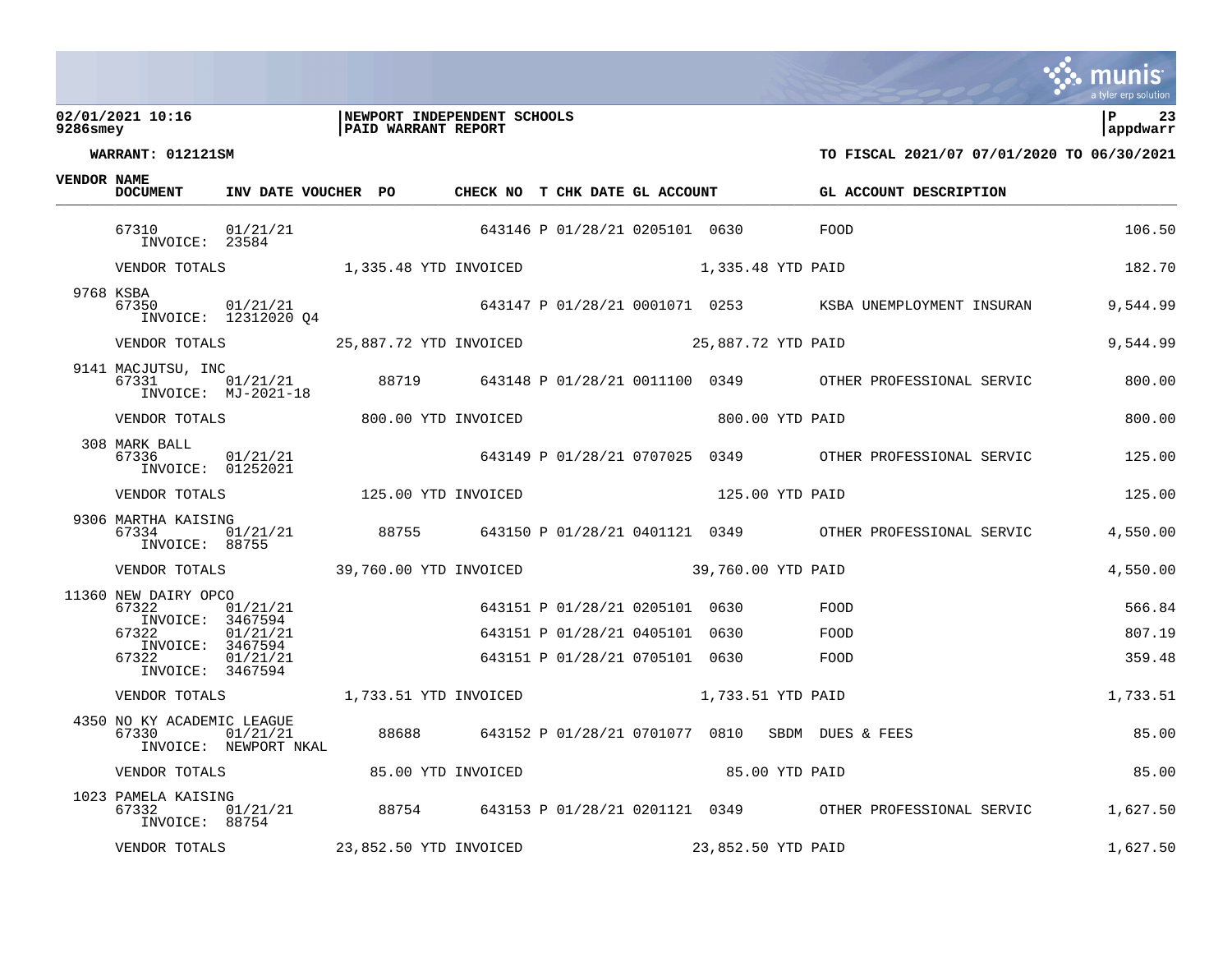**VENDOR NAME**

### **02/01/2021 10:16 |NEWPORT INDEPENDENT SCHOOLS |P 24 9286smey |PAID WARRANT REPORT |appdwarr**



| <b>DOCUMENT</b>                                   | INV DATE VOUCHER PO                                         |       | CHECK NO T CHK DATE GL ACCOUNT |  |                                |                   | GL ACCOUNT DESCRIPTION                                             |          |
|---------------------------------------------------|-------------------------------------------------------------|-------|--------------------------------|--|--------------------------------|-------------------|--------------------------------------------------------------------|----------|
| 130 PITNEY BOWES<br>67360                         | 01/21/21                                                    | 88760 |                                |  | 643154 P 01/28/21 0701077 0531 | SBDM              | POSTAGE                                                            | 1,000.00 |
| INVOICE:<br>67361                                 | SN-1259798<br>01/21/21                                      |       |                                |  | 643154 P 01/28/21 0701077 0531 | SBDM              | POSTAGE                                                            | 458.03   |
| 67362                                             | INVOICE: 0714-6199 01/10<br>01/21/21<br>INVOICE: SN-1330608 |       |                                |  | 643154 P 01/28/21 0401077 0531 |                   | SBDM POSTAGE                                                       | 108.42   |
|                                                   | VENDOR TOTALS 6.444.17 YTD INVOICED                         |       |                                |  |                                | 6,444.17 YTD PAID |                                                                    | 1,566.45 |
| 8370 PITNEY BOWES<br>67363                        | 01/21/21<br>INVOICE: 3312847858                             |       |                                |  | 643155 P 01/28/21 0201077 0531 | SBDM              | POSTAGE                                                            | 163.51   |
| 67363                                             | 01/21/21<br>INVOICE: 3312847858                             |       |                                |  | 643155 P 01/28/21 0401077 0531 | SBDM              | POSTAGE                                                            | 163.54   |
| 67363                                             | 01/21/21<br>INVOICE: 3312847858                             |       |                                |  | 643155 P 01/28/21 0011080 0531 |                   | POSTAGE                                                            | 419.83   |
| VENDOR TOTALS                                     | 1,200.98 YTD INVOICED 1,200.98 YTD PAID                     |       |                                |  |                                |                   |                                                                    | 746.88   |
| 67300<br>INVOICE: 251693                          | 10008 PROJECT LEAD THE WAY, INC<br>01/21/21                 |       |                                |  |                                |                   | 87967 643156 P 01/28/21 0401118 0610 PLTW GENERAL SUPPLIES         | 920.00   |
| VENDOR TOTALS                                     | 28,373.25 YTD INVOICED                                      |       |                                |  | 28,373.25 YTD PAID             |                   |                                                                    | 920.00   |
| 11224 SCHOLASTIC<br>67390<br>INVOICE: M6999377    | 01/21/21                                                    |       |                                |  |                                |                   | 88564 643157 P 01/28/21 0701118 0642 SBDM PERIODICALS & NEWSPAPERS | 329.67   |
|                                                   |                                                             |       |                                |  |                                |                   |                                                                    | 329.67   |
| 8074 STEPHANIE ANTHROP<br>67335<br>INVOICE: 88756 | 01/21/21                                                    | 88756 |                                |  |                                |                   | 643158 P 01/28/21 0001121 0349 OTHER PROFESSIONAL SERVIC           | 210.00   |
| 67335<br>INVOICE: 88756                           | 01/21/21                                                    | 88756 |                                |  |                                |                   | 643158 P 01/28/21 0201121 0349 OTHER PROFESSIONAL SERVIC           | 3,920.00 |
|                                                   | VENDOR TOTALS 34,195.00 YTD INVOICED 34,195.00 YTD PAID     |       |                                |  |                                |                   |                                                                    | 4,130.00 |
| 11007 TERRY MILLER<br>67333<br>INVOICE: 88757     | 01/21/21                                                    |       |                                |  |                                |                   | 88757 643159 P 01/28/21 0001121 0349 OTHER PROFESSIONAL SERVIC     | 824.83   |
|                                                   | VENDOR TOTALS 9,354.36 YTD INVOICED                         |       |                                |  | 9,354.36 YTD PAID              |                   |                                                                    | 824.83   |
| 9077 THEATRE HOUSE<br>67376<br>INVOICE: 55267     | 01/21/21                                                    | 88625 |                                |  | 643160 P 01/28/21 0701118 0610 |                   | SBDM GENERAL SUPPLIES                                              | 483.85   |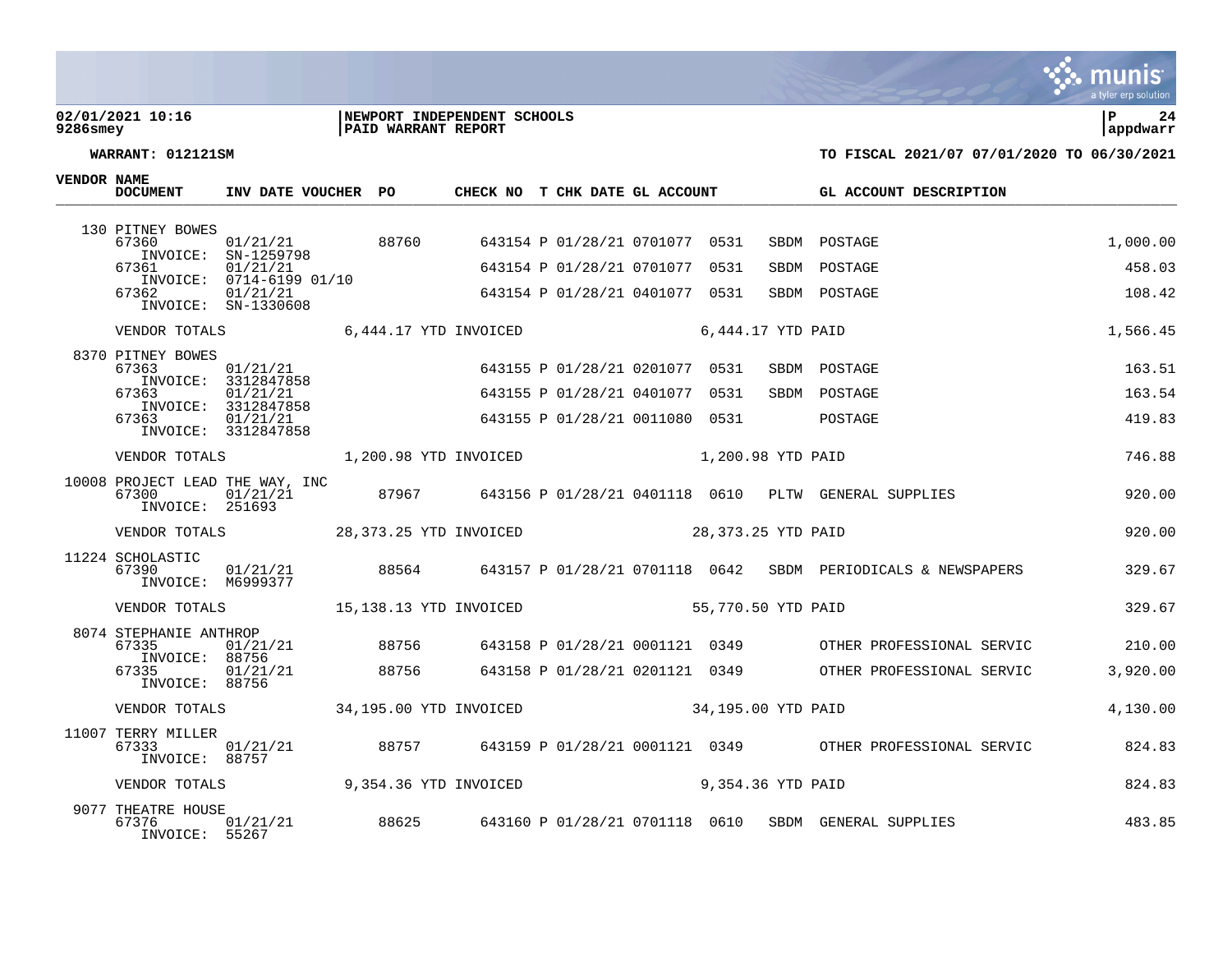# **02/01/2021 10:16 |NEWPORT INDEPENDENT SCHOOLS |P 25**

| 9286smey | <b>PAID WARRANT REPORT</b> | lappdwarr |
|----------|----------------------------|-----------|
|          |                            |           |

munis a tyler erp solution

| <b>DOCUMENT</b>                                     | INV DATE VOUCHER PO               |                        | CHECK NO T CHK DATE GL ACCOUNT |                                |                    |                    | GL ACCOUNT DESCRIPTION                                  |            |
|-----------------------------------------------------|-----------------------------------|------------------------|--------------------------------|--------------------------------|--------------------|--------------------|---------------------------------------------------------|------------|
| VENDOR TOTALS                                       |                                   | 483.85 YTD INVOICED    |                                |                                |                    | 483.85 YTD PAID    |                                                         | 483.85     |
| 7689 VALLEY JANITOR SUPPLY CO.<br>67338             | 01/21/21                          | 88174                  |                                | 643161 P 01/28/21 0002087      | 610F               | 613F               | GENERAL SUPPLIES-CLEANING                               | 1,170.00   |
| INVOICE:<br>67339                                   | 219294<br>01/21/21                | 88175                  |                                | 643161 P 01/28/21 0002087      | 610F               | 613F               | GENERAL SUPPLIES-CLEANING                               | 156.00     |
| INVOICE:<br>67340                                   | 219041<br>01/21/21                | 88173                  |                                | 643161 P 01/28/21 0002087      | 610F               | 613F               | GENERAL SUPPLIES-CLEANING                               | 156.00     |
| INVOICE: 219043<br>67341                            | 01/21/21                          | 88039                  |                                | 643161 P 01/28/21 0002087      | 610F               | 613F               | GENERAL SUPPLIES-CLEANING                               | 624.00     |
| INVOICE: 218379<br>67358<br>INVOICE: 224167         | 01/21/21                          |                        |                                | 643161 P 01/28/21 0002087      | 610F               |                    | 613F GENERAL SUPPLIES-CLEANING                          | 2,520.00   |
| VENDOR TOTALS                                       |                                   | 49,616.34 YTD INVOICED |                                |                                | 49,616.34 YTD PAID | 4,626.00           |                                                         |            |
| 7412 VENNEFRON SIGNS<br>67383<br>INVOICE: 10272     | 01/21/21                          | 88737                  |                                |                                |                    |                    | 643162 P 01/28/21 0011087 0610 GENERAL SUPPLIES         | 75.00      |
| VENDOR TOTALS                                       |                                   | 10,765.00 YTD INVOICED |                                |                                |                    | 10,765.00 YTD PAID |                                                         | 75.00      |
| 8561 VILLA MADONNA ACADEMY<br>67324                 | 01/21/21<br>INVOICE: ALL A AWARDS | 88751                  |                                | 643163 P 01/28/21 0707025 0674 |                    |                    | AWARDS                                                  | 21.73      |
| VENDOR TOTALS                                       |                                   |                        | 21.73 YTD INVOICED             |                                |                    | 21.73 YTD PAID     |                                                         | 21.73      |
| 416 WINSTEL CONTROLS CO<br>67342<br>INVOICE: 973833 | 01/21/21                          | 88672                  |                                |                                |                    |                    | 643164 P 01/28/21 0401087 0434 BUILDING REPAIRS & MAINT | 114.78     |
| VENDOR TOTALS                                       |                                   | 1,397.15 YTD INVOICED  |                                |                                |                    | 1,397.15 YTD PAID  |                                                         | 114.78     |
|                                                     |                                   |                        |                                |                                |                    |                    | REPORT TOTALS                                           | 142,924.90 |
|                                                     |                                   |                        |                                |                                |                    | COUNT              | <b>AMOUNT</b>                                           |            |

| TOTAL PRINTED CHECKS |  |  | 142,924.90 |  |
|----------------------|--|--|------------|--|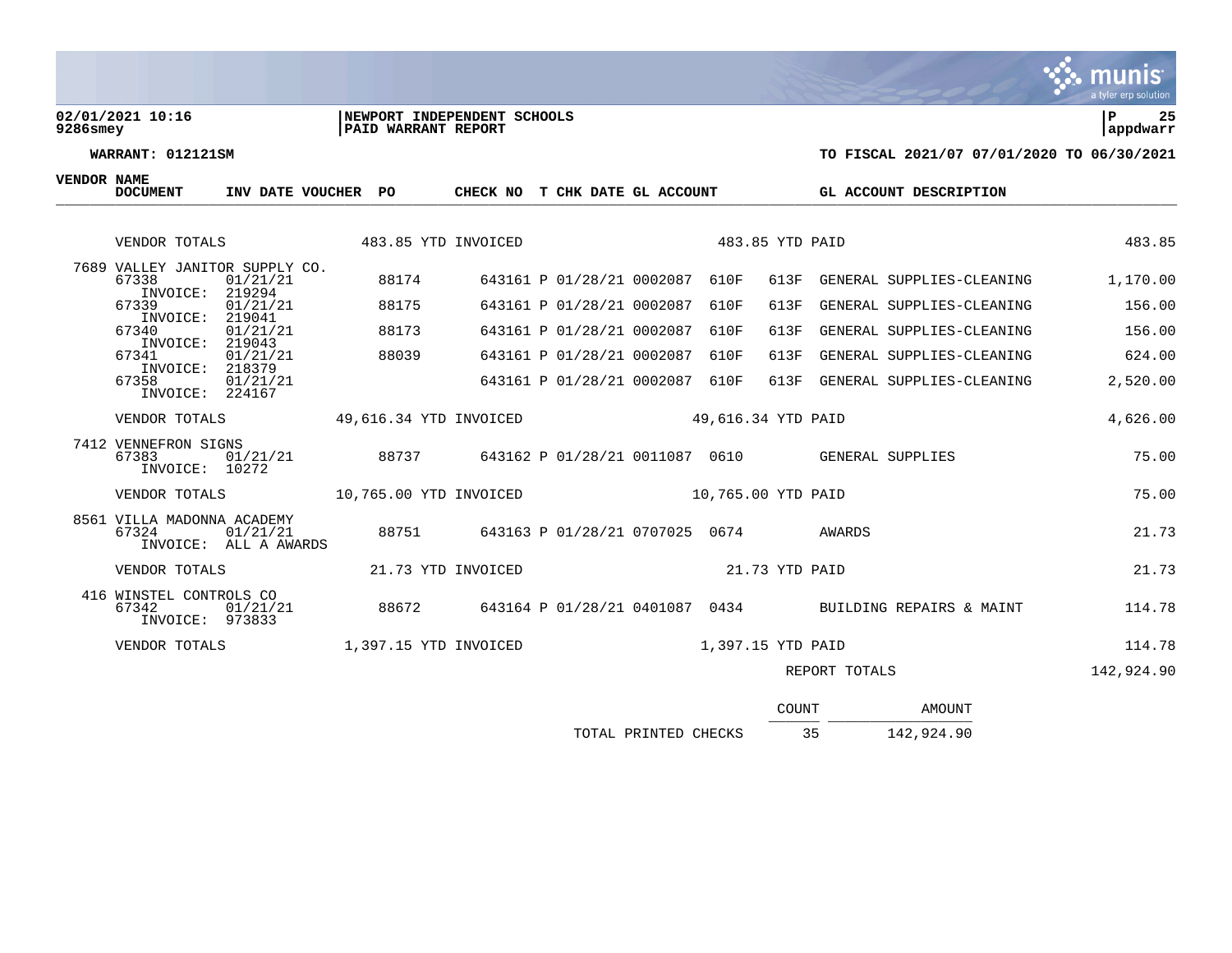### **02/01/2021 10:16 |NEWPORT INDEPENDENT SCHOOLS |P 26 9286smey |PAID WARRANT REPORT |appdwarr**



| VENDOR NAME | <b>DOCUMENT</b>                     | INV DATE VOUCHER PO                                        |                                      | CHECK NO T CHK DATE GL ACCOUNT       |                                |      |                    | GL ACCOUNT DESCRIPTION                                |        |
|-------------|-------------------------------------|------------------------------------------------------------|--------------------------------------|--------------------------------------|--------------------------------|------|--------------------|-------------------------------------------------------|--------|
|             |                                     | 447 KROGER LIMITED PARTNERSHIP I                           |                                      |                                      |                                |      |                    |                                                       |        |
|             | 67326                               | 01/25/21<br>INVOICE: REF #044881                           | 70234                                |                                      | 643121 P 01/28/21 0202104 0697 |      |                    | 125G OTHER SUPPLIES & MATERIAL                        | 43.98  |
|             | 67327<br>INVOICE:                   | 01/25/21<br>REF#048862                                     | 70234                                |                                      | 643122 P 01/28/21 0202104 0697 |      | 125G               | OTHER SUPPLIES & MATERIAL                             | 4.98   |
|             | 67384                               | 01/25/21<br>INVOICE: REF# 141390                           | 70237                                |                                      | 643123 P 01/28/21 0402104 0679 |      |                    | 125G OTHER STUDENT ACTIVITIES                         | 375.00 |
|             | VENDOR TOTALS                       |                                                            | 6,054.89 YTD INVOICED                |                                      |                                |      | 6,054.89 YTD PAID  |                                                       | 423.96 |
|             | 2800 OFFICE DEPOT, INC.<br>67343    | 01/25/21                                                   | 70213                                |                                      | 643124 P 01/28/21 0702104 0610 |      |                    | 125G GENERAL SUPPLIES                                 | 141.64 |
|             | 67344                               | INVOICE: 150297285001<br>01/25/21<br>INVOICE: 150319362001 | 70214                                |                                      | 643124 P 01/28/21 0702104 0610 |      |                    | 125G GENERAL SUPPLIES                                 | 371.17 |
|             |                                     |                                                            | VENDOR TOTALS 17,782.89 YTD INVOICED |                                      | 17,782.89 YTD PAID             |      |                    |                                                       | 512.81 |
|             | 1553 OUILL CORP<br>67351            | 01/25/21                                                   | 70223                                |                                      | 643125 P 01/28/21 0001121 0610 |      |                    | GENERAL SUPPLIES                                      | 9.14   |
|             | INVOICE:                            | #13840843                                                  |                                      |                                      |                                |      |                    |                                                       |        |
|             | 67351<br>INVOICE:                   | 01/25/21<br>#13840843                                      | 70223                                |                                      | 643125 P 01/28/21 0201121      | 0610 |                    | GENERAL SUPPLIES                                      | 1.69   |
|             | 67352                               | 01/25/21<br>INVOICE: # 13859136                            | 70223                                |                                      | 643125 P 01/28/21 0001121      | 0610 |                    | GENERAL SUPPLIES                                      | 18.32  |
|             | 67352                               | 01/25/21<br>INVOICE: # 13859136                            | 70223                                |                                      | 643125 P 01/28/21 0201121      | 0610 |                    | GENERAL SUPPLIES                                      | 3.40   |
|             | 67353                               | 01/25/21<br>INVOICE: # 13844736                            | 70223                                |                                      | 643125 P 01/28/21 0001121 0610 |      |                    | GENERAL SUPPLIES                                      | 140.93 |
|             | 67353                               | 01/25/21<br>INVOICE: # 13844736                            | 70223                                |                                      | 643125 P 01/28/21 0201121 0610 |      |                    | GENERAL SUPPLIES                                      | 26.12  |
|             | VENDOR TOTALS                       |                                                            | 32,347.19 YTD INVOICED               |                                      |                                |      | 33,134.46 YTD PAID |                                                       | 199.60 |
|             | 67325<br>INVOICE: 25836             | 11358 SMEKENS EDUCATIONSOLUTIONS, INC.<br>01/25/21         |                                      | 70229 643126 P 01/28/21 0002053 0338 |                                |      |                    | 310E REGISTRATION FEES                                | 995.00 |
|             | VENDOR TOTALS                       |                                                            | 995.00 YTD INVOICED                  |                                      |                                |      | 995.00 YTD PAID    |                                                       | 995.00 |
|             | 10938 TEACHER SYNERGY, LLC<br>67388 | 01/25/21<br>INVOICE: #140206041                            |                                      |                                      |                                |      |                    | 70215 643127 P 01/28/21 0201121 0610 GENERAL SUPPLIES | 50.40  |
|             | VENDOR TOTALS                       |                                                            | 329.91 YTD INVOICED                  |                                      |                                |      | 329.91 YTD PAID    |                                                       | 50.40  |
|             | 10266 TEACHER SYNERGY, LLC<br>67355 | 01/25/21                                                   | 70217                                |                                      | 643128 P 01/28/21 0201121 0610 |      |                    | GENERAL SUPPLIES                                      | 31.50  |
|             | 67387                               | INVOICE: # 140408250<br>01/25/21<br>INVOICE: #141709742    | 70224                                |                                      | 643128 P 01/28/21 0401121 0610 |      |                    | GENERAL SUPPLIES                                      | 287.00 |